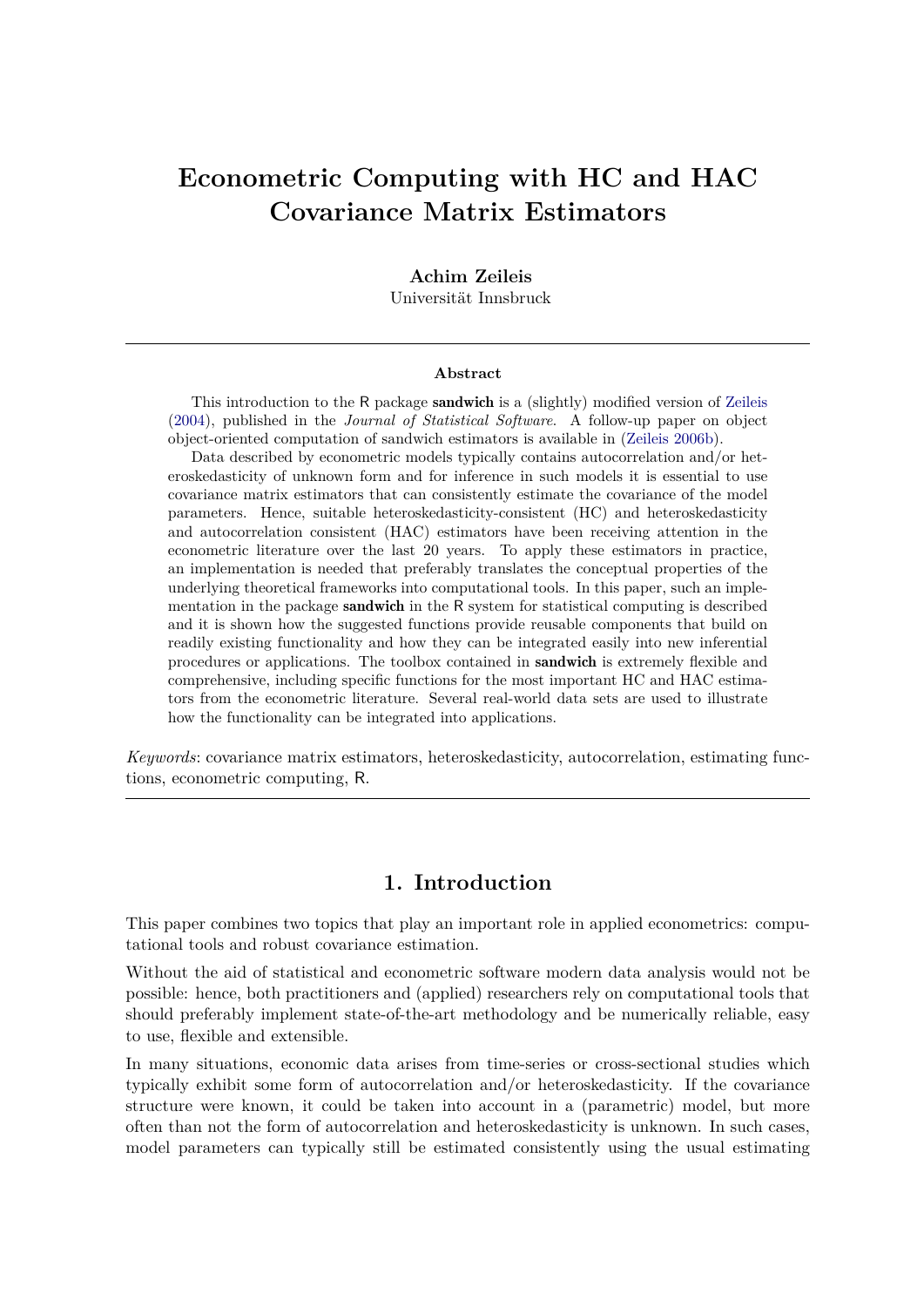functions, but for valid inference in such models a consistent covariance matrix estimate is essential. Over the last 20 years several procedures for heteroskedasticity consistent (HC) and for heteroskedasticity and autocorrelation consistent (HAC) covariance estimation have been suggested in the econometrics literature [\(White](#page-15-0) [1980;](#page-15-0) [MacKinnon and White](#page-15-1) [1985;](#page-15-1) [Newey](#page-15-2) [and West](#page-15-2) [1987,](#page-15-2) [1994;](#page-15-3) [Andrews](#page-14-0) [1991,](#page-14-0) among others) and are now routinely used in econometric analyses.

Many statistical and econometric software packages implement various HC and HAC estimators for certain inference procedures, so why is there a need for a paper about econometric computing with HC and HAC estimators? Typically, only certain special cases of such estimators—and not the general framework they are taken from—are implemented in statistical and econometric software packages and sometimes they are only available as options to certain inference functions. It is desirable to improve on this for two reasons: First, the literature suggested conceptual frameworks for HC and HAC estimation and it would only be natural to translate these conceptual properties into computational tools that reflect the flexibility of the general framework. Second, it is important, particularly for applied research, to have covariance matrices not only as options to certain tests but as stand-alone functions which can be used as modular building blocks and plugged into various inference procedures. This is becoming more and more relevant, because today, as [Cribari-Neto and Zarkos](#page-15-4) [\(2003\)](#page-15-4) point out, applied researchers typically cannot wait until a certain procedure becomes available in the software package of their choice but are often forced to program new techniques themselves. Thus, just as suitable covariance estimators are routinely plugged into formulas in theoretical work, programmers should be enabled to plug in implementations of such estimators in computational work. Hence, the aim of this paper is to present an econometric computing approach to HC and HAC estimation that provides reusable components that can be used as modular building blocks in implementing new inferential techniques and in applications.

All functions described are available in the package **sandwich** implemented in the R system for statistical computing (R [Development Core Team](#page-15-5) [2008\)](#page-15-5) which is currently not the most popular environment for econometric computing but which is finding increasing attention among econometricians [\(Cribari-Neto and Zarkos](#page-15-6) [1999;](#page-15-6) [Racine and Hyndman](#page-15-7) [2002\)](#page-15-7). Both R itself and the sandwich package (as well as all other packages used in this paper) are available at no cost under the terms of the general public licence (GPL) from the comprehensive R archive network (CRAN, <http://CRAN.R-project.org/>). R has no built-in support for HC and HAC estimation and at the time we started writing **sandwich** there was only one package that implements HC (but not HAC) estimators (the car package [Fox](#page-15-8) [2002\)](#page-15-8) but which does not allow for as much flexibility as the tools presented here. **sandwich** provides the functions vcovHC and vcovHAC implementing general classes of HC and HAC estimators. The names of the functions are chosen to correspond to vcov, R's generic function for extracting covariance matrices from fitted model objects.

Below, we focus on the general linear regression model estimated by ordinary least squares (OLS), which is typically fitted in R using the function lm from which the standard covariance matrix (assuming spherical errors) can be extracted by vcov. Using the tools from **sandwich**, HC and HAC covariances matrices can now be extracted from the same fitted models using vcovHC and vcovHAC. Due to the object orientation of R, these functions are not only limited to the linear regression model but can be easily extended to other models. The HAC estimators are already available for generalized linear models (fitted by glm) and robust regression (fitted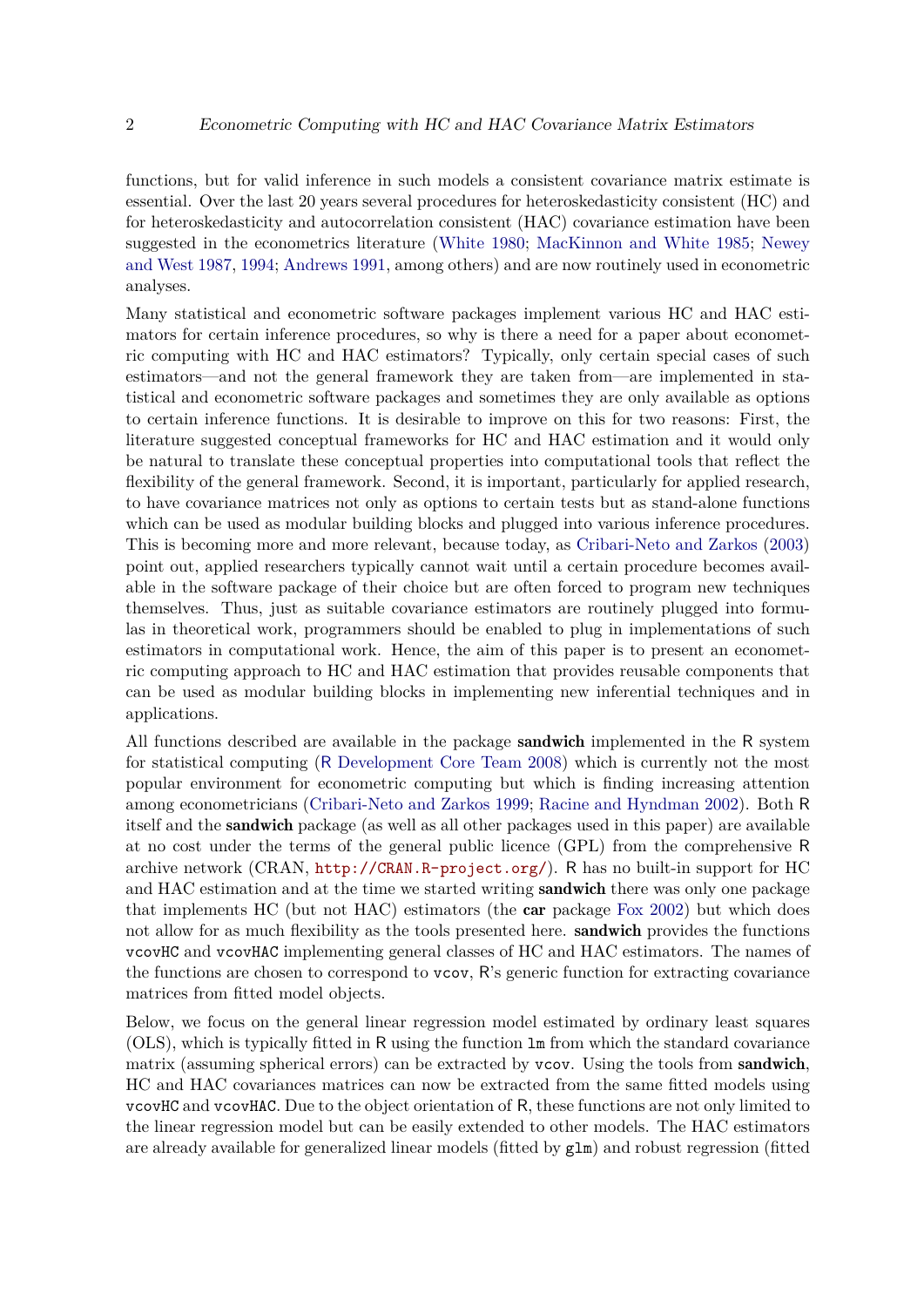#### Achim Zeileis 3

by rlm in package MASS). Another important feature of R that is used repeatedly below is that functions are first-level objects—i.e., functions can take functions as arguments and return functions—which is particularly useful for defining certain procedures for data-driven computations such as the definition of the structure of covariance matrices in HC estimation and weighting schemes for HAC estimation.

The remainder of this paper is structured as follows: To fix notations, Section [2](#page-2-0) describes the linear regression model used and motivates the following sections. Section [3](#page-3-0) gives brief literature reviews and describes the conceptual frameworks for HC and HAC estimation respectively and then shows how the conceptual properties are turned into computational tools in sandwich. Section [4](#page-7-0) provides some illustrations and applications of these tools before a summary is given in Section [5.](#page-13-0) More details about the R code used are provided in an appendix.

# **2. The linear regression model**

<span id="page-2-0"></span>To fix notations, we consider the linear regression model

$$
y_i = x_i^{\top} \beta + u_i \qquad (i = 1, \dots, n), \qquad (1)
$$

with dependent variable  $y_i$ , *k*-dimensional regressor  $x_i$  with coefficient vector  $\beta$  and error term  $u_i$ . In the usual matrix notation comprising all  $n$  observations this can be formulated as  $y = X\beta + u$ .

In the general linear model, it is typically assumed that the errors have zero mean and variance  $\text{VAR}[u] = \Omega$ . Under suitable regularity conditions (see e.g., [Greene](#page-15-9) [1993;](#page-15-9) [White](#page-15-10) [2000\)](#page-15-10), the coefficients  $\beta$  can be consistently estimated by OLS giving the well-known OLS estimator  $\hat{\beta}$ with corresponding OLS residuals  $\hat{u}_i$ :

$$
\hat{\beta} = \left(X^{\top}X\right)^{-1}X^{\top}y \tag{2}
$$

$$
\hat{u} = (I_n - H)y = (I_n - X(X^{\top}X)^{-1}X^{\top})y \tag{3}
$$

where  $I_n$  is the *n*-dimensional identity matrix and  $H$  is usually called hat matrix. The estimates  $\beta$  are unbiased and asymptotically normal [\(White](#page-15-10) [2000\)](#page-15-10). Their covariance matrix  $\Psi$  is usually denoted in one of the two following ways:

<span id="page-2-1"></span>
$$
\Psi = \text{VAR}[\hat{\beta}] = \left( X^\top X \right)^{-1} X^\top \Omega X \left( X^\top X \right)^{-1} \tag{4}
$$

$$
= \left(\frac{1}{n}X^{\top}X\right)^{-1}\frac{1}{n}\Phi\left(\frac{1}{n}X^{\top}X\right)^{-1} \tag{5}
$$

where  $\Phi = n^{-1}X^{\top} \Omega X$  is essentially the covariance matrix of the scores or estimating functions  $V_i(\beta) = x_i(y_i - x_i^{\top}\beta)$ . The estimating functions evaluated at the parameter estimates  $\hat{V}_i =$  $V_i(\hat{\beta})$  have then sum zero.

For inference in the linear regression model, it is essential to have a consistent estimator for Ψ. What kind of estimator should be used for Ψ depends on the assumptions about Ω: In the classical linear model independent and homoskedastic errors with variance  $\sigma^2$  are assumed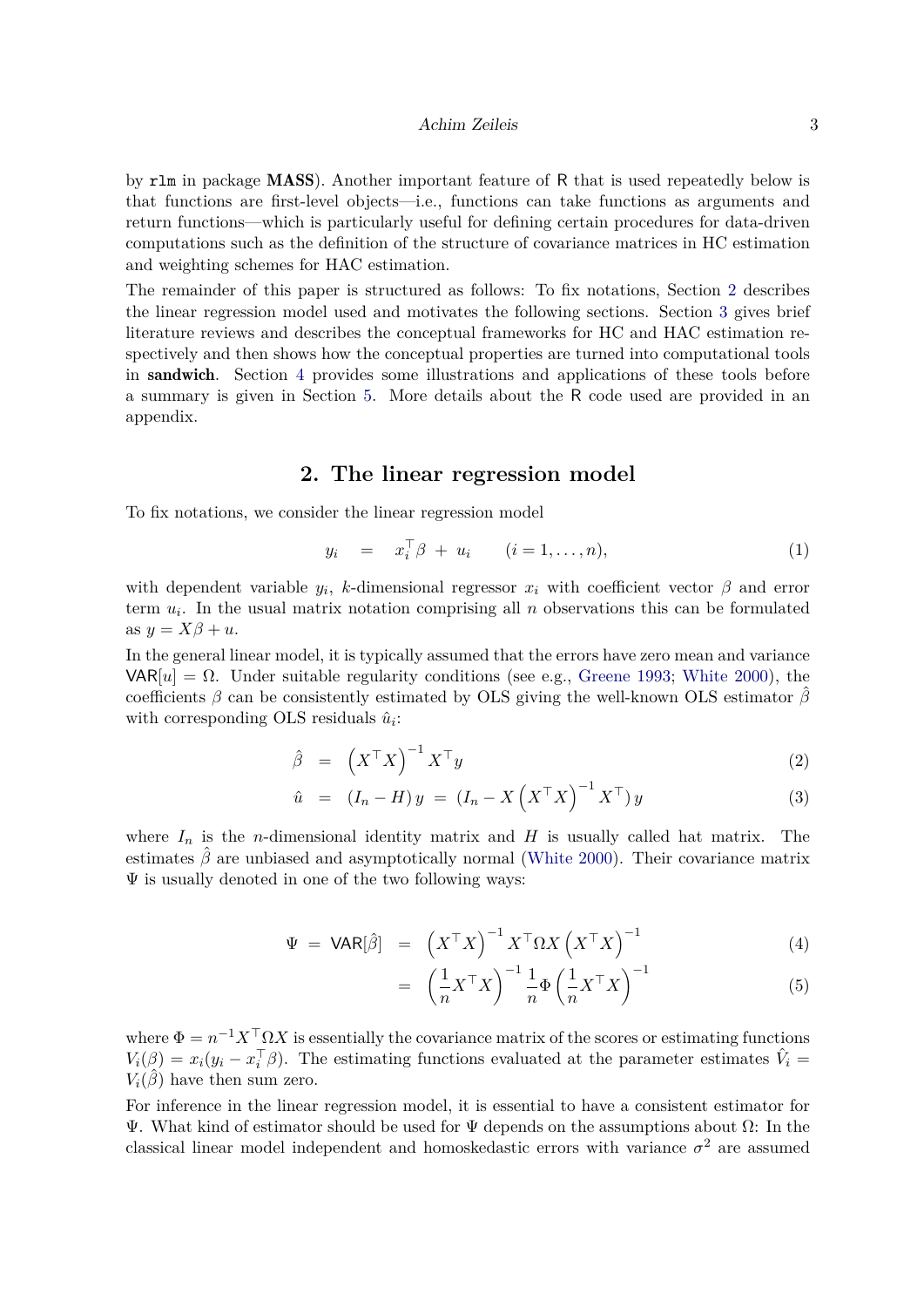yielding  $\Omega = \sigma^2 I_n$  and  $\Psi = \sigma^2 (X^\top X)^{-1}$  which can be consistently estimated by plugging in the usual OLS estimator  $\hat{\sigma}^2 = (n-k)^{-1} \sum_{i=1}^n \hat{u}_i^2$ . But if the independence and/or homoskedasticity assumption is violated, inference based on this estimator  $\hat{\Psi}_{\text{const}} = \hat{\sigma}(X^{\top}X)^{-1}$ will be biased. HC and HAC estimators tackle this problem by plugging an estimate  $\Omega$  or  $\Phi$  into [\(4\)](#page-2-1) or [\(5\)](#page-2-1) respectively which are consistent in the presence of heteroskedasticity and autocorrelation respectively. Such estimators and their implementation are described in the following section.

# **3. Estimating the covariance matrix** Ψ

#### <span id="page-3-0"></span>**3.1. Dealing with heteroskedasticity**

If it is assumed that the errors  $u_i$  are independent but potentially heteroskedastic—a situation which typically arises with cross-sectional data—their covariance matrix  $\Omega$  is diagonal but has nonconstant diagonal elements. Therefore, various HC estimators  $\hat{\Psi}_{HC}$  have been suggested which are constructed by plugging an estimate of type  $\hat{\Omega} = \text{diag}(\omega_1, \dots, \omega_n)$  into Equation [\(4\)](#page-2-1). These estimators differ in their choice of the  $\omega_i$ , an overview of the most important cases is given in the following:

const: 
$$
\omega_i = \hat{\sigma}^2
$$
  
\nHC0:  $\omega_i = \hat{u}_i^2$   
\nHC1:  $\omega_i = \frac{n}{n-k} \hat{u}_i^2$   
\nHC2:  $\omega_i = \frac{\hat{u}_i^2}{1-h_i}$   
\nHC3:  $\omega_i = \frac{\hat{u}_i^2}{(1-h_i)^2}$   
\nHC4:  $\omega_i = \frac{\hat{u}_i^2}{(1-h_i)^{\delta_i}}$ 

where  $h_i = H_{ii}$  are the diagonal elements of the hat matrix,  $\bar{h}$  is their mean and  $\delta_i =$  $\min\{4, h_i/\bar{h}\}.$ 

The first equation above yields the standard estimator  $\hat{\Psi}_{\text{const}}$  for homoskedastic errors. All others produce different kinds of HC estimators. The estimator HC0 was suggested in the econometrics literature by [White](#page-15-0) [\(1980\)](#page-15-0) and is justified by asymptotic arguments. The estimators HC1, HC2 and HC3 were suggested by [MacKinnon and White](#page-15-1) [\(1985\)](#page-15-1) to improve the performance in small samples. A more extensive study of small sample behaviour was carried out by [Long and Ervin](#page-15-11) [\(2000\)](#page-15-11) which arrive at the conclusion that HC3 provides the best performance in small samples as it gives less weight to influential observations. Recently, [Cribari-Neto](#page-15-12) [\(2004\)](#page-15-12) suggested the estimator HC4 to further improve small sample performance, especially in the presence of influential observations.

All of these HC estimators  $\hat{\Psi}_{HC}$  have in common that they are determined by  $\omega = (\omega_1, \dots, \omega_n)^\top$ which in turn can be computed based on the residuals  $\hat{u}$ , the diagonal of the hat matrix *h* and the degrees of freedom  $n - k$ . To translate these conceptual properties of this class of HC estimators into a computational tool, a function is required which takes a fitted regres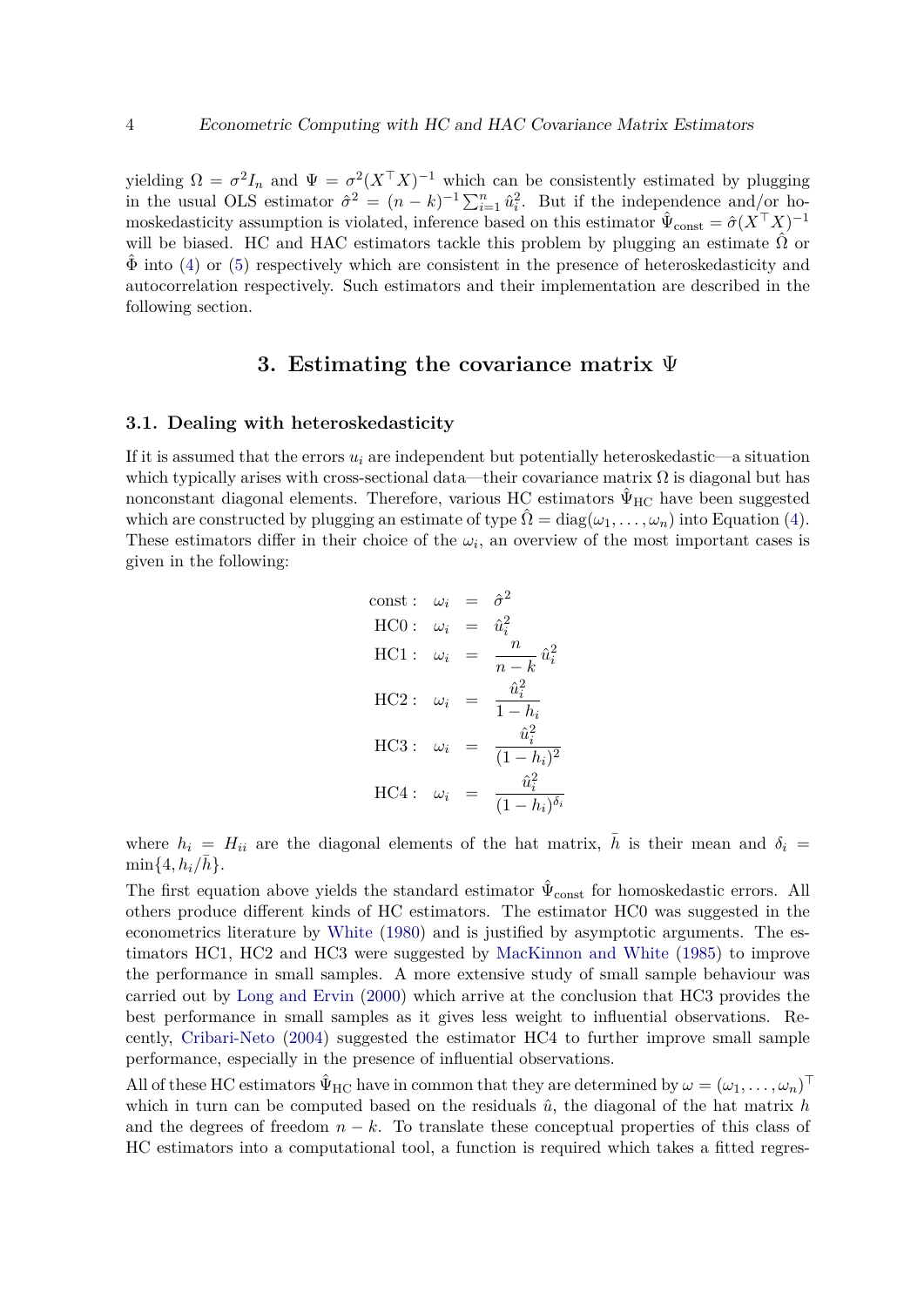sion model and the diagonal elements  $\omega$  as inputs and returns the corresponding  $\hat{\Psi}_{HC}$ . In sandwich, this is implemented in the function vcovHC which takes the following arguments:

vcovHC(lmobj, omega = NULL, type = "HC3", ...)

The first argument lmobj is an object as returned by lm, R's standard function for fitting linear regression models. The argument omega can either be the vector  $\omega$  or a function for datadriven computation of  $\omega$  based on the residuals  $\hat{u}$ , the diagonal of the hat matrix h and the residual degrees of freedom *n*−*k*. Thus, it has to be of the form omega(residuals, diaghat, df): e.g., for computing HC3 omega is set to function(residuals, diaghat, df) residuals<sup> $2/(1 -$ diaghat)<sup>2</sup>.</sup>

As a convenience option, a type argument can be set to "const", "HC0" (or equivalently "HC"), "HC1", "HC2", "HC3" (the default) or "HC4" and then vcovHC uses the corresponding omega function. As soon as omega is specified by the user, type is ignored.

In summary, by specfying *ω*—either as a vector or as a function—vcovHC can compute arbitrary HC covariance matrix estimates from the class of estimators outlined above. In Section [4,](#page-7-0) it will be illustrated how this function can be used as a building block when doing inference in linear regression models.

#### **3.2. Dealing with autocorrelation**

If the error terms  $u_i$  are not independent,  $\Omega$  is not diagonal and without further specification of a parametic model for the type of dependence it is typically burdensome to estimate  $\Omega$  directly. However, if the form of heteroskedasticity and autocorrelation is unknown, a solution to this problem is to estimate  $\Phi$  instead which is essentially the covariance matrix of the estimating functions<sup>[1](#page-4-0)</sup>. This is what HAC estimators do:  $\hat{\Psi}_{HAC}$  is computed by plugging an estimate  $\hat{\Phi}$ into Equation [\(5\)](#page-2-1) with

<span id="page-4-1"></span>
$$
\hat{\Phi} = \frac{1}{n} \sum_{i,j=1}^{n} w_{|i-j|} \hat{V}_i \hat{V}_j^{\top}
$$
\n(6)

where  $w = (w_0, \ldots, w_{n-1})^\top$  is a vector of weights. An additional finite sample adjustment can be applied by multiplication with  $n/(n - k)$ . For many data structures, it is a reasonable assumption that the autocorrelations should decrease with increasing lag  $\ell = |i - j|$ —otherwise  $\beta$  can typically not be estimated consistently by OLS—so that it is rather intuitive that the weights *w<sup>ℓ</sup>* should also decrease. Starting from [White and Domowitz](#page-16-2) [\(1984\)](#page-16-2) and [Newey and](#page-15-2) [West](#page-15-2) [\(1987\)](#page-15-2), different choices for the vector of weights *w* have been suggested in the econometrics literature which have been placed by [Andrews](#page-14-0) [\(1991\)](#page-14-0) in a more general framework of choosing the weights by kernel functions with automatic bandwidth selection. [Andrews](#page-14-1) [and Monahan](#page-14-1) [\(1992\)](#page-14-1) show that the bias of the estimators can be reduced by prewhitening the estimating functions  $\hat{V}_i$  using a vector autoregression (VAR) of order  $p$  and applying the estimator in Equation [\(6\)](#page-4-1) to the VAR(*p*) residuals subsequently. [Lumley and Heagerty](#page-15-13) [\(1999\)](#page-15-13) suggest an adaptive weighting scheme where the weights are chosen based on the estimated autocorrelations of the residuals  $\hat{u}$ .

<span id="page-4-0"></span> $1$ Due to the use of estimating functions, this approach is not only feasible in linear models estimated by OLS. but also in nonlinear models using other estimating functions such as maximum likelihood (ML), generalized methods of moments (GMM) or Quasi-ML.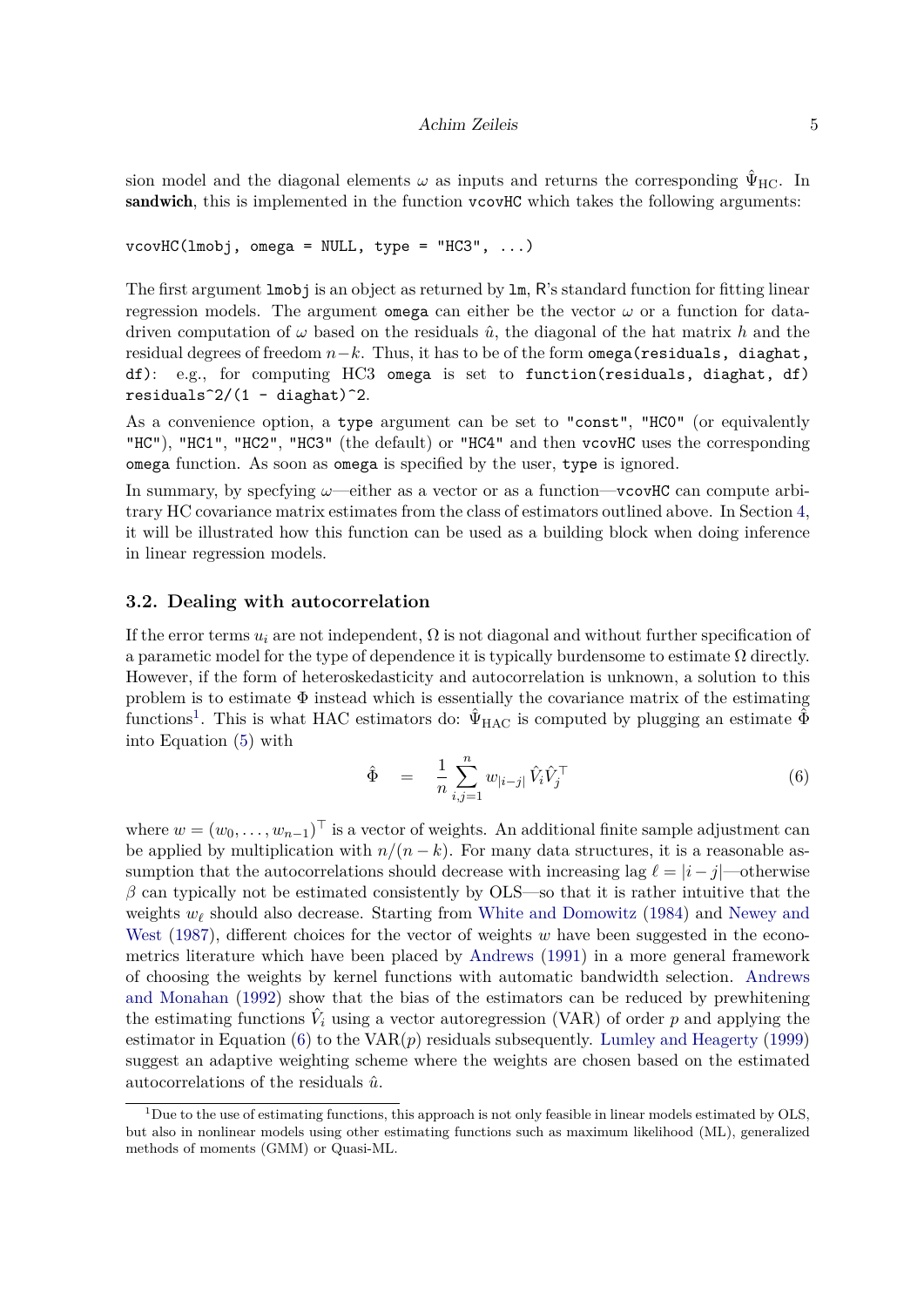All the estimators mentioned above are of the form  $(6)$ , i.e., a weighted sum of lagged products of the estimating functions corresponding to a fitted regression model. Therefore, a natural implementation for this class of HAC estimators is the following:

```
vcovHAC(lmobj, weights,
 prewhite = FALSE, adjust = TRUE, sandwich = TRUE,
 order.by, ar.method, data)
```
The most important arguments are again the fitted linear model<sup>[2](#page-5-0)</sup>  $lmobj$ —from which the estimating functions  $\hat{V}_i$  can easily be extracted using the generic function  $\texttt{estfun}(\texttt{lmobj})\text{---}$ and the argument weights which specifys *w*. The latter can be either the vector *w* directly or a function to compute it from  $lmobj$ .<sup>[3](#page-5-1)</sup> The argument prewhite specifies wether prewhitening should be used or not<sup>[4](#page-5-2)</sup> and adjust determines wether a finite sample correction by multiplication with  $n/(n-k)$  should be made or not. By setting sandwich it can be controlled wether the full sandwich estimator  $\hat{\Psi}_{HAC}$  or only the "meat"  $\hat{\Phi}/n$  of the sandwich should be returned. The remaining arguments are a bit more technical: order.by specifies by which variable the data should be ordered (the default is that they are already ordered, as is natural with time series data), which  $ar$  method should be used for fitting the  $VAR(p)$  model (the default is OLS) and data provides a data frame from which order.by can be taken (the default is the environment from which vcovHAC is called).<sup>[5](#page-5-3)</sup>

As already pointed out above, all that is required for specifying an estimator  $\hat{\Psi}_{\text{HAC}}$  is the appropriate vector of weights (or a function for data-driven computation of the weights). For the most important estimators from the literature mentioned above there are functions for computing the corresponding weights readily available in sandwich. They are all of the form weights(lmobj, order.by, prewhite, ar.method, data), i.e., functions that compute the weights depending on the fitted model object lmobj and the arguments order.by, prewhite, data which are only needed for ordering and prewhitening. The function weightsAndrews implements the class of weights of [Andrews](#page-14-0) [\(1991\)](#page-14-0) and weightsLumley implements the class of weights of [Lumley and Heagerty](#page-15-13) [\(1999\)](#page-15-13). Both functions have convenience interfaces: kernHAC calls vcovHAC with weightsAndrews (and different defaults for some parameters) and weave calls vcovHAC with weightsLumley. Finally, a third convenience interface to vcovHAC is available for computing the estimator(s) of [Newey and West](#page-15-2) [\(1987,](#page-15-2) [1994\)](#page-15-3).

• [Newey and West](#page-15-2) [\(1987\)](#page-15-2) suggested to use linearly decaying weights

<span id="page-5-4"></span>
$$
w_{\ell} = 1 - \frac{\ell}{L+1} \tag{7}
$$

where L is the maximum lag, all other weights are zero. This is implemented in the function NeweyWest(lmobj, lag = NULL, ...) where lag specifies *L* and ... are

<span id="page-5-0"></span><sup>2</sup>Note, that not only HAC estimators for fitted *linear* models can be computed with vcovHAC. See [Zeileis](#page-16-1) [\(2006b\)](#page-16-1) for details.

<span id="page-5-2"></span><span id="page-5-1"></span> ${}^{3}$ If weights is a vector with less than  $n$  elements, the remaining weights are assumed to be zero.

<sup>&</sup>lt;sup>4</sup>The order  $p$  is set to as.integer(prewhite), hence both prewhite = 1 and prewhite = TRUE lead to a  $VAR(1)$  model, but also prewhite = 2 is possible.

<span id="page-5-3"></span><sup>&</sup>lt;sup>5</sup>More detailed technical documentation of these and other arguments of the functions described are available in the reference manual included in sandwich.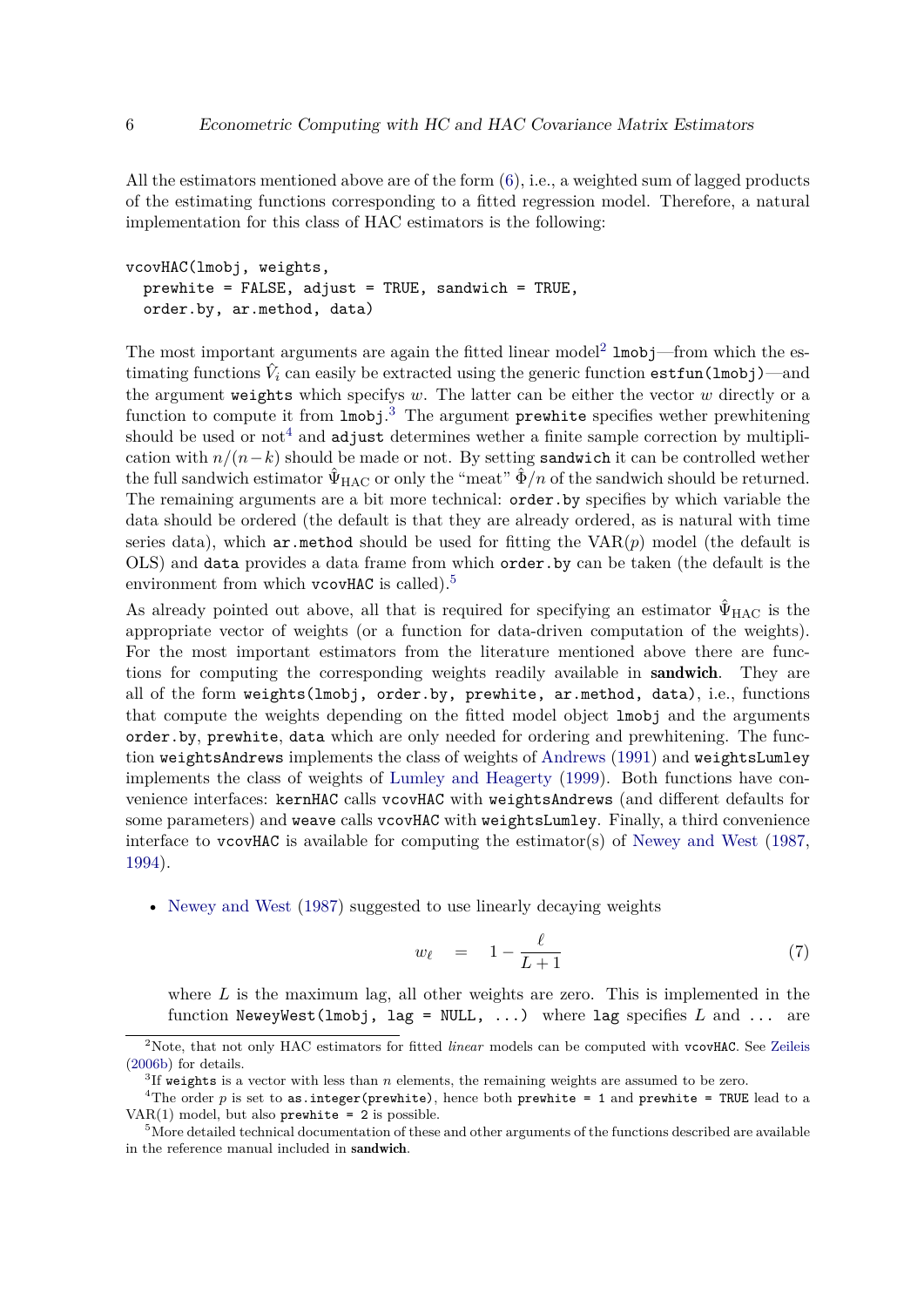(here, and in the following) further arguments passed to other functions, detailed information is always available in the reference manual. If lag is set to NULL (the default) the non-parametric bandwidth selection procedure of [Newey and West](#page-15-3) [\(1994\)](#page-15-3) is used. This is also available in a stand-alone function bwNeweyWest, see also below.



<span id="page-6-0"></span>Figure 1: Kernel functions for kernel-based HAC estimation.

• [Andrews](#page-14-0) [\(1991\)](#page-14-0) placed this and other estimators in a more general class of kernelbased HAC estimators with weights of the form  $w_{\ell} = K(\ell/B)$  where  $K(\cdot)$  is a kernel function and *B* the bandwidth parameter used. The kernel functions considered are the truncated, Bartlett, Parzen, Tukey-Hanning and quadratic spectral kernel which are depicted in Figure [1.](#page-6-0) The Bartlett kernel leads to the weights used by [Newey and West](#page-15-2) [\(1987\)](#page-15-2) in Equation [\(7\)](#page-5-4) when the bandwidth *B* is set to  $L+1$ . The kernel recommended by [Andrews](#page-14-0) [\(1991\)](#page-14-0) and probably most used in the literature is the quadratic spectral kernel which leads to the following weights:

$$
w_{\ell} = \frac{3}{z^2} \left( \frac{\sin(z)}{z} - \cos(z) \right), \tag{8}
$$

where  $z = 6\pi/5 \cdot \ell/B$ . The definitions for the remaining kernels can be found in [Andrews](#page-14-0) [\(1991\)](#page-14-0). All kernel weights mentioned above are available in weightsAndrews(lmobj, kernel, bw, ...) where kernel specifies one of the kernels via a character string ("Truncated", "Bartlett", "Parzen", "Tukey-Hanning" or "Quadratic Spectral") and bw the bandwidth either as a scalar or as a function. The automatic bandwidth selection described in [Andrews](#page-14-0) [\(1991\)](#page-14-0) via  $AR(1)$  or  $ARMA(1,1)$  approximations is implemented in a function bwAndrews which is set as the default in weightsAndrews. For the Bartlett, Parzen and quadratic spectral kernels, [Newey and West](#page-15-3) [\(1994\)](#page-15-3) suggested a different nonparametric bandwidth selection procedure, which is implemented in bwNeweyWest and which can also be passed to weightsAndrews. As the flexibility of this conceptual framework of estimators leads to a lot of knobs and switches in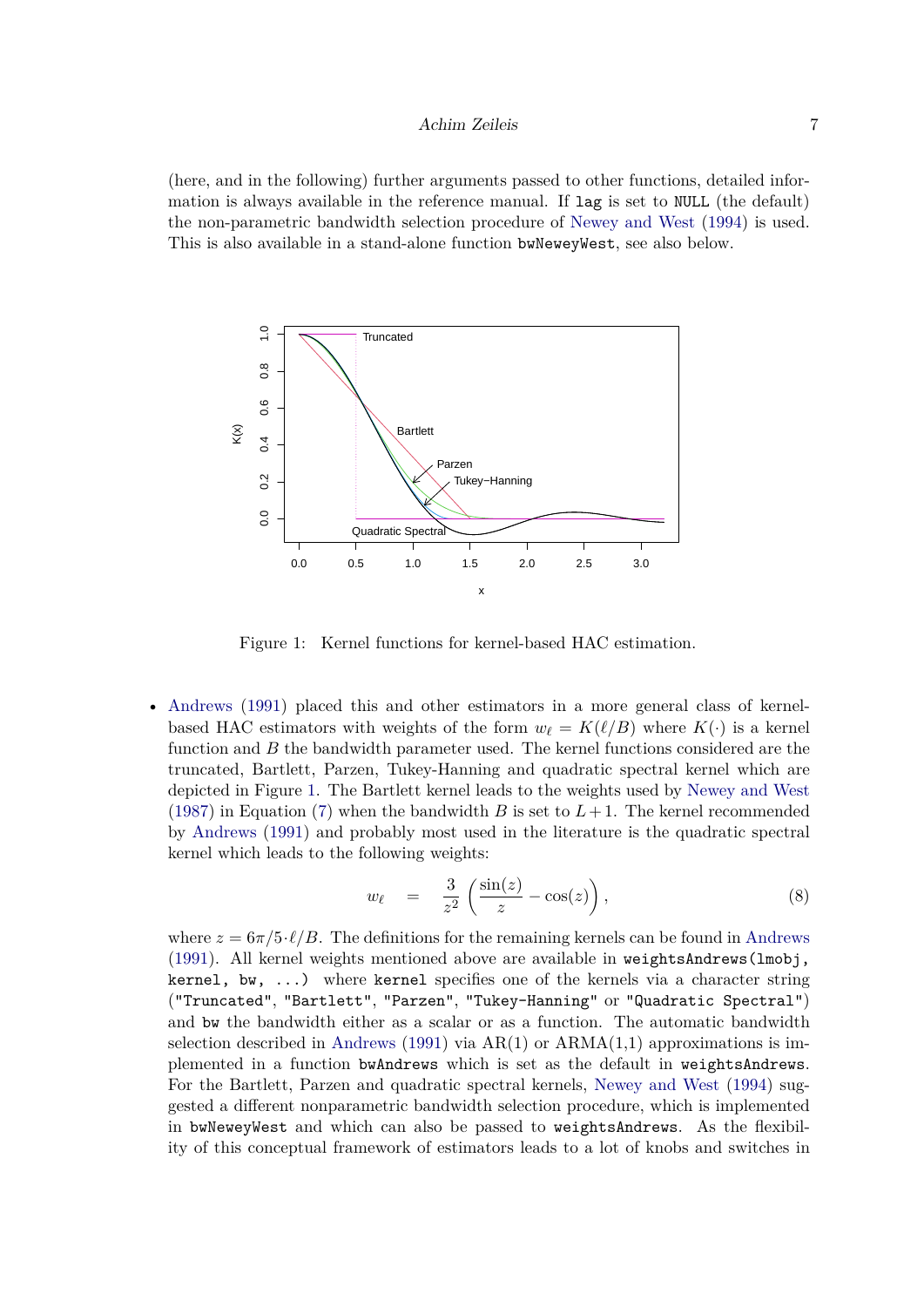the computational tools, a convenience function kernHAC for kernel-based HAC estimation has been added to sandwich that calls vcovHAC based on weightsAndrews and bwAndrews with defaults as motivated by [Andrews](#page-14-0) [\(1991\)](#page-14-0) and [Andrews and Mona](#page-14-1)[han](#page-14-1) [\(1992\)](#page-14-1): by default, it computes a quadratic spectral kernel HAC estimator with  $VAR(1)$  prewhitening and automatic bandwidth selection based on an  $AR(1)$  approximation. But of course, all the options described above can also be changed by the user when calling kernHAC.

• [Lumley and Heagerty](#page-15-13) [\(1999\)](#page-15-13) suggested a different approach for specifying the weights in [\(6\)](#page-4-1) based on some estimate  $\hat{\rho}_{\ell}$  of the autocorrelation of the residuals  $\hat{u}_i$  at lag  $0 = 1, \ldots, n - 1$ . They suggest either to use truncated weights  $w_{\ell} = I\{n\hat{\varrho}_{\ell}^2 > C\}$ (where  $I(\cdot)$  is the indicator function) or smoothed weights  $w_{\ell} = \min\{1, C \, n \, \hat{\varrho}_{\ell}^2\}$ , where for both a suitable constant *C* has to be specified. [Lumley and Heagerty](#page-15-13) [\(1999\)](#page-15-13) suggest using a default of  $C = 4$  and  $C = 1$  for the truncated and smoothed weights respectively. Note, that the truncated weights are equivalent to the truncated kernel from the framework of [Andrews](#page-14-0) [\(1991\)](#page-14-0) but using a different method for computing the truncation lag. To ensure that the weights  $|w_{\ell}|$  are decreasing, the autocorrelations have to be decreasing for increasing lag *ℓ* which can be achieved by using isotonic regression methods. In sandwich, these two weighting schemes are implemented in a function weightsLumley with a convenience interface weave (which stands for weighted empirical adaptive variance estimators) which again sets up the weights and then calls vcovHAC. Its most important arguments are weave( $lmobj$ , method,  $C$ , ...) where method can be either "truncate" or "smooth" and C is by default 4 or 1 respectively.

To sum up, vcovHAC provides a simple yet flexible interface for general HAC estimation as defined in Equation [\(6\)](#page-4-1). Arbitrary weights can be supplied either as vectors or functions for data-driven computation of the weights. As the latter might easily become rather complex, in particular due to the automatic choice of bandwidth or lag truncation parameters, three strategies suggested in the literature are readily available in **sandwich**: First, the Bartlett kernel weights suggested by [Newey and West](#page-15-2) [\(1987,](#page-15-2) [1994\)](#page-15-3) are used in NeweyWest which by default uses the bandwidth selection function bwNeweyWest. Second, the weighting scheme introduced by [Andrews](#page-14-0) [\(1991\)](#page-14-0) for kernel-based HAC estimation with automatic bandwidth selection is implemented in weightsAndrews and bwAndrews with corresponding convenience interface kernHAC. Third, the weighted empirical adaptive variance estimation scheme suggested by [Lumley and Heagerty](#page-15-13) [\(1999\)](#page-15-13) is available in weightsLumley with convenience interface weave.

It is illustrated in the following section how these functions can be easily used in applications.

# **4. Applications and illustrations**

<span id="page-7-0"></span>In econometric analyses, the practitioner is only seldom interested in the covariance matrix  $\hat{\Psi}$ (or  $\Omega$  or  $\Phi$ ) *per se*, but mainly wants to compute them to use them for inferential procedures. Therefore, it is important that the functions vcovHC and vcovHAC described in the previous section can be easily supplied to other procedures such that the user does not necessarily have to compute the variances in advance.

A typical field of application for HC and HAC covariances are partial *t* or *z* tests for assessing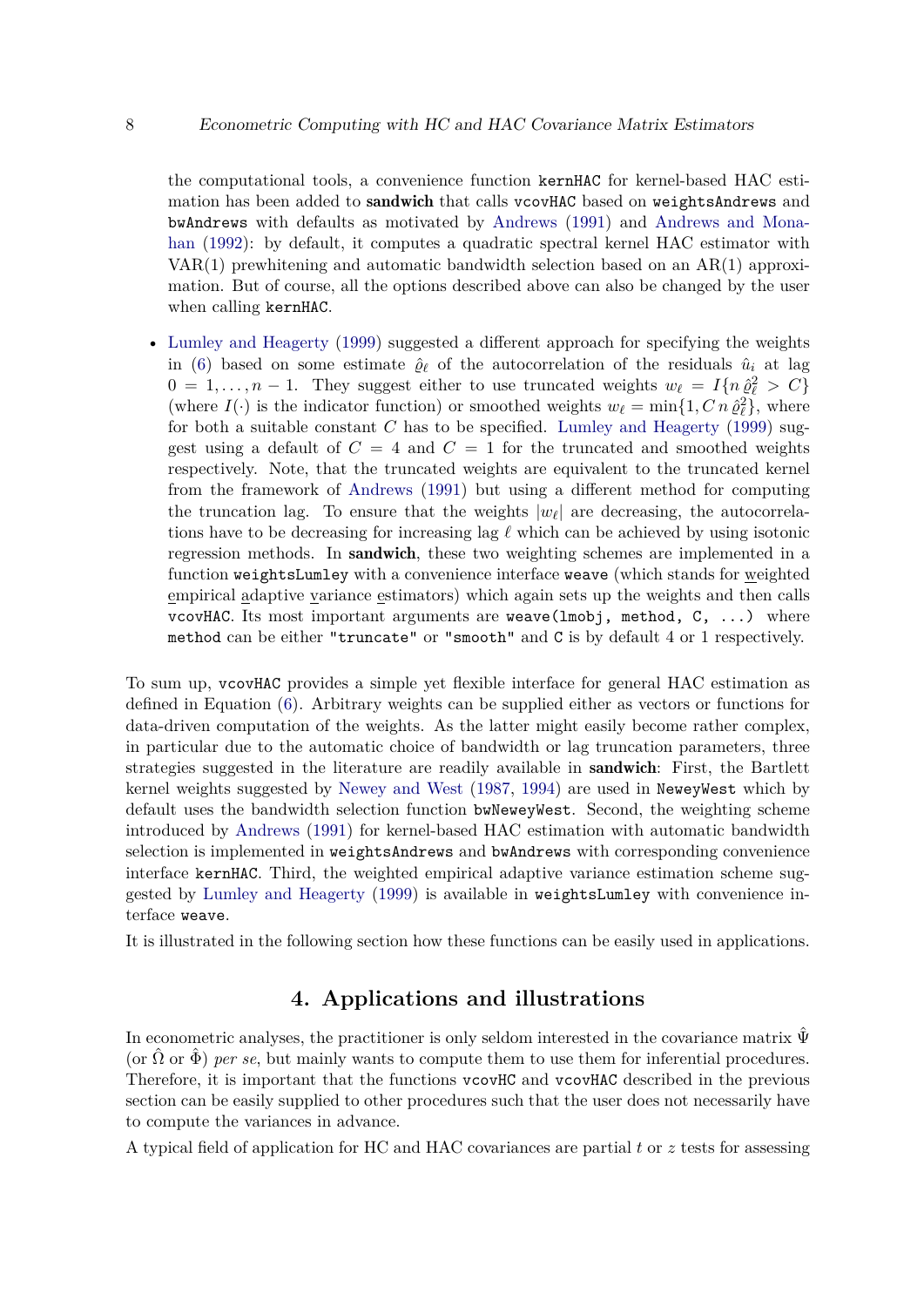#### Achim Zeileis 9

whether a parameter  $\beta_i$  is significantly different from zero. Exploiting the (asymptotic) normality of the estimates, these tests are based on the *t* ratio  $\hat{\beta}_j/\sqrt{\hat{\Psi}_{jj}}$  and either use the asymptotic normal distribution or the *t* distribution with  $n - k$  degrees of freedom for computing *p* values [\(White](#page-15-10) [2000\)](#page-15-10). This procedure is available in the R package lmtest [\(Zeileis](#page-16-3) [and Hothorn](#page-16-3) [2002\)](#page-16-3) in the generic function coeftest which has a default method applicable to fitted "lm" objects.

```
coeffest(lmobj, vcov = NULL, df = NULL, ...)
```
where vcov specifies the covariances either as a matrix (corresponding to the covariance matrix estimate) or as a function computing it from lmobj (corresponding to the covariance matrix estimator). By default, it uses the vcov method which computes  $\hat{\Psi}_{\text{const}}$  assuming spherical errors. The df argument determines the degrees of freedom: if df is finite and positive, a *t* distribution with df degrees of freedom is used, otherwise a normal approximation is employed. The default is to set df to  $n - k$ .

Inference based on HC and HAC estimators is illustrated in the following using three realworld data sets: testing coefficients in two models from [Greene](#page-15-9) [\(1993\)](#page-15-9) and a structural change problem from [Bai and Perron](#page-15-14) [\(2003\)](#page-15-14).

To make the results exactly reproducible for the reader, the commands for the inferential procedures is given along with their output within the text. A full list of commands, including those which produce the figures in the text, are provided (without output) in the appendix along with the versions of R and the packages used. Before we start with the examples, the sandwich and lmtest package have to be loaded:

```
R> library("sandwich")
R> library("lmtest")
```
### **4.1. Testing coefficients in cross-sectional data**

A quadratic regression model for per capita expenditures on public schools explained by per capita income in the United States in 1979 has been analyzed by [Greene](#page-15-9) [\(1993\)](#page-15-9) and re-analyzed in [Cribari-Neto](#page-15-12) [\(2004\)](#page-15-12). The corresponding cross-sectional data for the 51 US states is given in Table 14.1 in [Greene](#page-15-9) [\(1993\)](#page-15-9) and available in sandwich in the data frame PublicSchools which can be loaded by:

```
R> data("PublicSchools")
R> ps <- na.omit(PublicSchools)
R> ps$Income <- ps$Income * 0.0001
```
where the second line omits a missing value (NA) in Wisconsin and assigns the result to a new data frame ps and the third line transforms the income to be in USD 10*,* 000. The quadratic regression can now easily be fit using the function lm which fits linear regression models specified by a symbolic formula via OLS.

 $R$ > fm.ps <- lm(Expenditure ~ Income + I(Income^2), data = ps)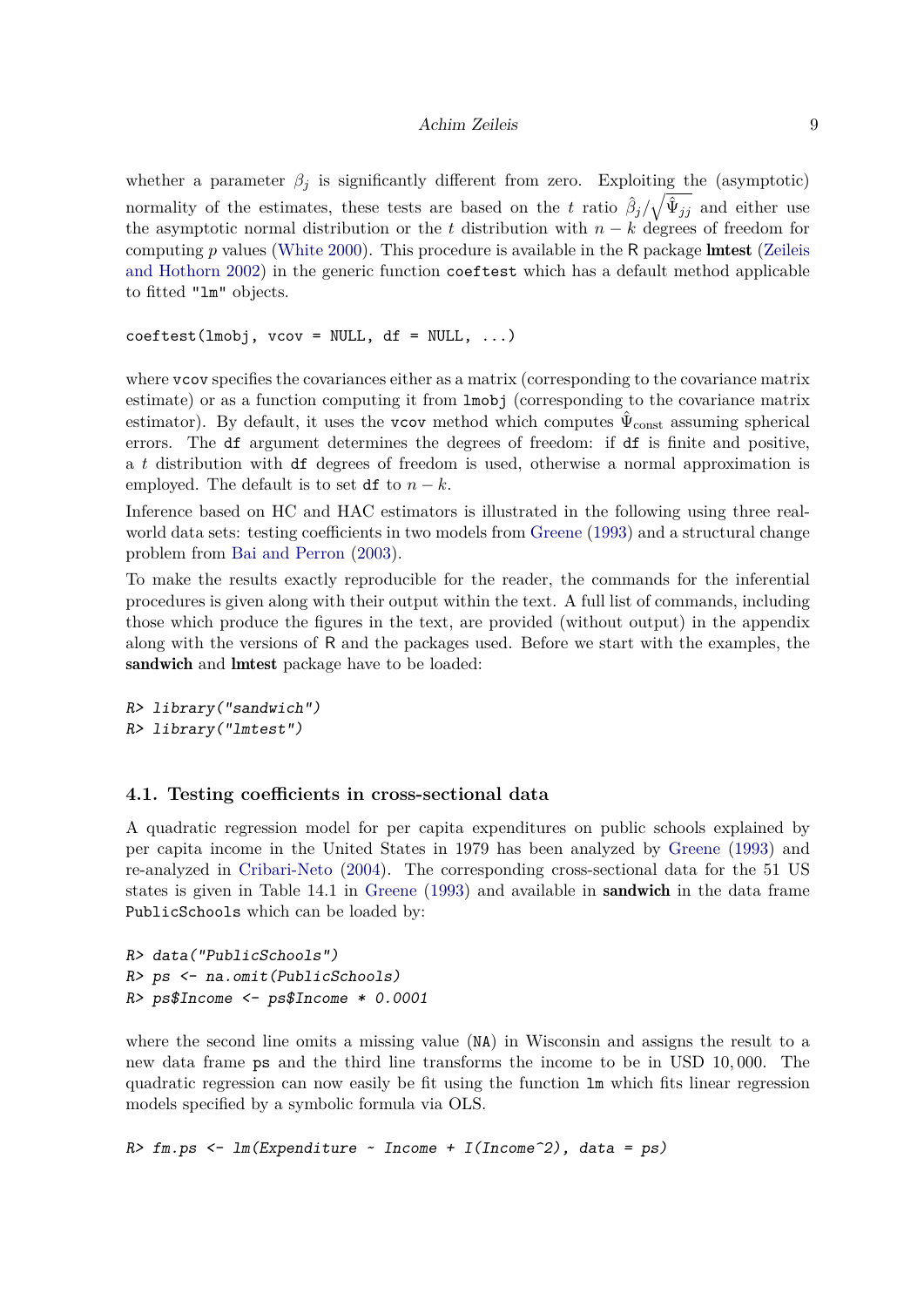The fitted "lm" object fm.ps now contains the regression of the variable Expenditure on the variable Income and its sqared value, both variables are taken from the data frame ps. The question in this data set is whether the quadratic term is really needed, i.e., whether the coefficient of  $I(Income^2)$  is significantly different from zero. The partial quasi-*t* tests (or  $z$  tests) for all coefficients can be computed using the function coeffest. [Greene](#page-15-9) [\(1993\)](#page-15-9) assesses the significance using the HC0 estimator of [White](#page-15-0) [\(1980\)](#page-15-0).

```
R> coeftest(fm.ps, df = Inf, vcov = vcovHC(fm.ps, type = "HCO"))
```
z test of coefficients:

Estimate Std. Error z value Pr(>|z|) (Intercept) 832.91 460.89 1.8072 0.07073 . Income -1834.20 1243.04 -1.4756 0.14006 I(Income^2) 1587.04 829.99 1.9121 0.05586 . --- Signif. codes: 0 '\*\*\*' 0.001 '\*\*' 0.01 '\*' 0.05 '.' 0.1 ' ' 1

The vcov argument specifies the covariance matrix as a matrix (as opposed to a function) which is returned by vcovHC(fm.ps, type = "HCO"). As df is set to infinity (Inf) a normal approximation is used for computing the *p* values which seem to suggest that the quadratic term might be weakly significant. In his analysis, [Cribari-Neto](#page-15-12) [\(2004\)](#page-15-12) uses his HC4 estimator (among others) giving the following result:

 $R$ > coeftest(fm.ps, df = Inf, vcov = vcovHC(fm.ps, type = "HC4"))

z test of coefficients:

Estimate Std. Error z value Pr(>|z|) (Intercept) 832.91 3008.01 0.2769 0.7819 Income -1834.20 8183.19 -0.2241 0.8226 I(Income^2) 1587.04 5488.93 0.2891 0.7725

The quadratic term is clearly non-significant. The reason for this result is depicted in Figure [2](#page-10-0) which shows the data along with the fitted linear and quadratic model—the latter being obviously heavily influenced by a single outlier: Alaska. Thus, the improved performance of the HC4 as compared to the HC0 estimator is due to the correction for high leverage points.

#### **4.2. Testing coefficients in time-series data**

[Greene](#page-15-9) [\(1993\)](#page-15-9) also anayzes a time-series regression model based on robust covariance matrix estimates: his Table 15.1 provides data on the nominal gross national product (GNP), nominal gross private domestic investment, a price index and an interest rate which is used to formulate a model that explains real investment by real GNP and real interest. The corresponding transformed variables RealInv, RealGNP and RealInt are stored in the data frame Investment in sandwich which can be loaded by:

R> data("Investment")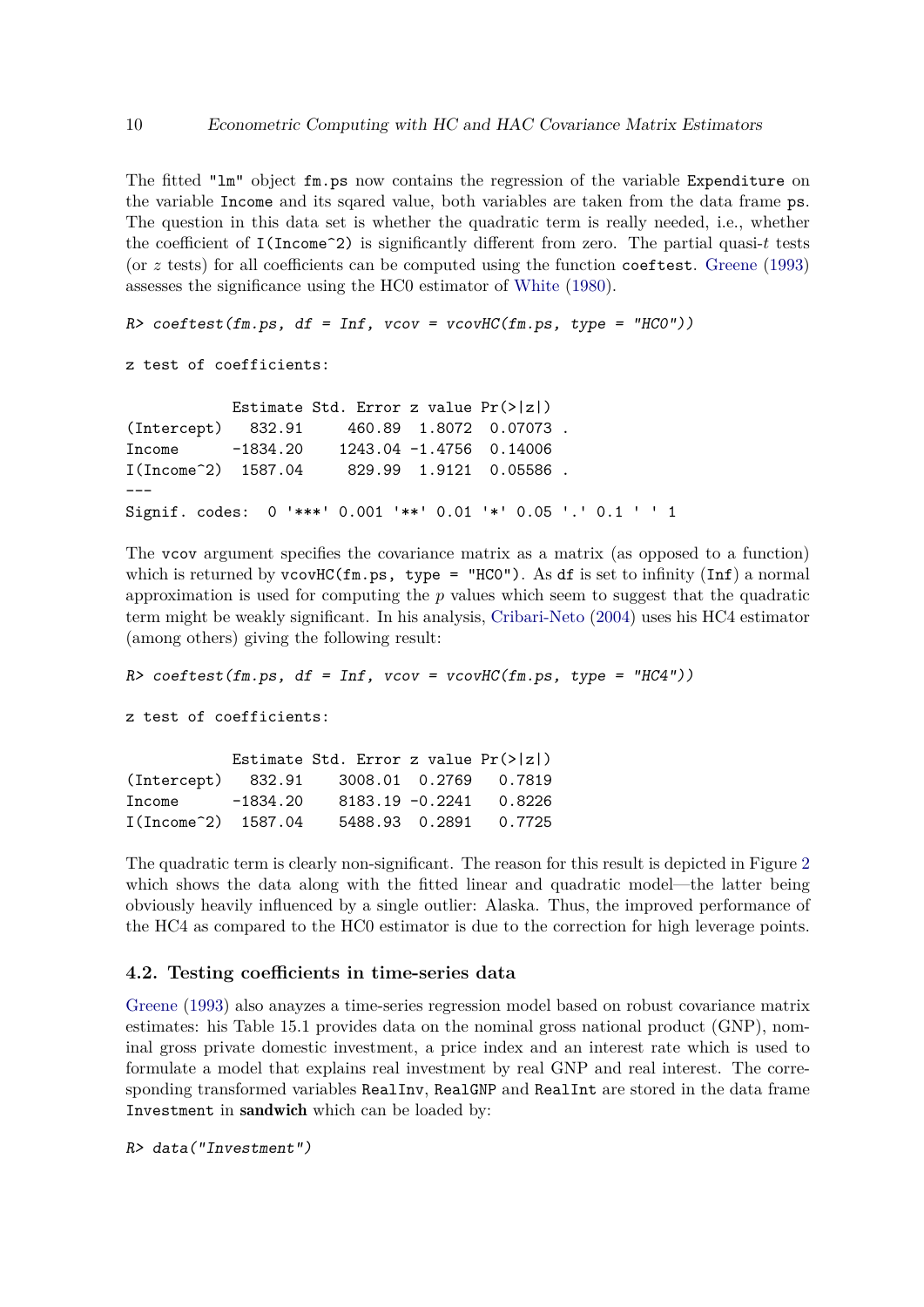

<span id="page-10-0"></span>Figure 2: Expenditure on public schools and income with fitted models.

Subsequently, the fitted linear regression model is computed by:

```
R> fm.inv <- lm(ReallInv ~ RealGNP ~ + RealInt, data = Investment)
```
and the significance of the coefficients can again be assessed by partial *z* tests using coeftest. [Greene](#page-15-9) [\(1993\)](#page-15-9) uses the estimator of [Newey and West](#page-15-2) [\(1987\)](#page-15-2) without prewhitening and with lag  $L = 4$  for this purpose which is here passed as a matrix (as opposed to a function) to coeftest.

```
R> coeftest(fm.inv, df = Inf, vcov = NeweyWest(fm.inv, lag = 4, prewhite = FALSE))
z test of coefficients:
             Estimate Std. Error z value Pr(>|z|)
(Intercept) -12.533601 18.958298 -0.6611 0.5085
RealGNP   0.169136  0.016751  10.0972  <2e-16 ***
RealInt -1.001438 3.342375 -0.2996 0.7645
---
Signif. codes: 0 '***' 0.001 '**' 0.01 '*' 0.05 '.' 0.1 ' ' 1
```
If alternatively the automatic bandwidth selection procedure of [Newey and West](#page-15-3) [\(1994\)](#page-15-3) with prewhitening should be used, this can be passed as a function to coeftest.

```
R> coeftest(fm.inv, df = Inf, vcov = NeweyWest)
```
z test of coefficients: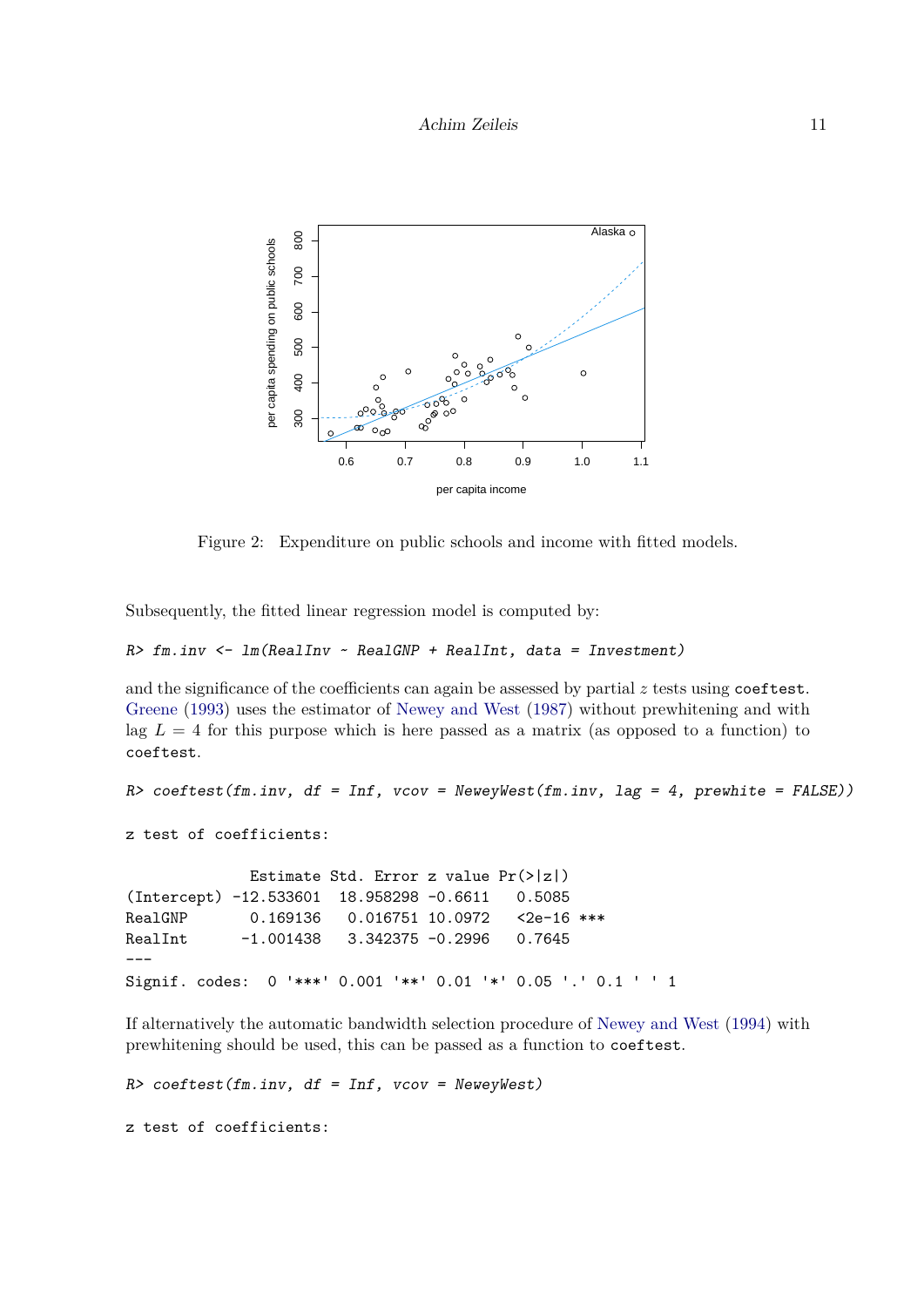Estimate Std. Error z value Pr(>|z|) (Intercept) -12.533601 24.374177 -0.5142 0.6071 RealGNP 0.169136 0.023586 7.1709 7.449e-13 \*\*\* RealInt -1.001438 3.639935 -0.2751 0.7832  $---$ Signif. codes: 0 '\*\*\*' 0.001 '\*\*' 0.01 '\*' 0.05 '.' 0.1 ' ' 1

For illustration purposes, we show how a new function implementing a particular HAC estimator can be easily set up using the tools provided by **sandwich**. This is particularly helpful if the same estimator is to be applied several times in the course of an analysis. Suppose, we want to use a Parzen kernel with VAR(2) prewhitening, no finite sample adjustment and automatic bandwidth selection according to [Newey and West](#page-15-3) [\(1994\)](#page-15-3). First, we set up the function parzenHAC and then pass this function to coeftest.

```
R> parzenHAC <- function(x, ...) kernHAC(x, kernel = "Parzen", prewhite = 2,
+ adjust = FALSE, bw = bwNeweyWest, ...)
R> coeftest(fm.inv, df = Inf, vcov = parzenHAC)
z test of coefficients:
             Estimate Std. Error z value Pr(>|z|)(Intercept) -12.533601 24.663944 -0.5082 0.6113
RealGNP 0.169136 0.020835 8.1181 4.737e-16 ***
RealInt -1.001438 3.947469 -0.2537 0.7997
---
Signif. codes: 0 '***' 0.001 '**' 0.01 '*' 0.05 '.' 0.1 ' ' 1
```
The three estimators leads to slightly different standard errors, but all tests agree that real GNP has a highly significant influence while the real interest rate has not. The data along with the fitted regression are depicted in Figure [3.](#page-12-0)

### **4.3. Testing and dating structural changes in the presence of heteroskedasticity and autocorrelation**

To illustrate that the functionality provided by the covariance estimators implemented in sandwich cannot only be used in simple settings, such as partial quasi-*t* tests, but also for more complicated tasks, we employ the real interest time series analyzed by [Bai and Perron](#page-15-14) [\(2003\)](#page-15-14). This series contains changes in the mean (see Figure [4,](#page-14-2) right panel) which [Bai and](#page-15-14) [Perron](#page-15-14) [\(2003\)](#page-15-14) detect using several structural change tests based on *F* statistics and date using a dynamic programming algorithm. As the visualization suggests, this series exhibits both heteroskedasticity and autocorrelation, hence [Bai and Perron](#page-15-14) [\(2003\)](#page-15-14) use a quadratic spectral kernel HAC estimator in their analysis. Here, we use the same dating procedure but assess the significance using an OLS-based CUSUM test [\(Ploberger and Krämer](#page-15-15) [1992\)](#page-15-15) based on the same HAC estimator. The data are available in the package strucchange as the quarterly time series RealInt containing the US ex-post real interest rate from 1961(1) to 1986(3) and they are analyzed by a simple regression on the mean.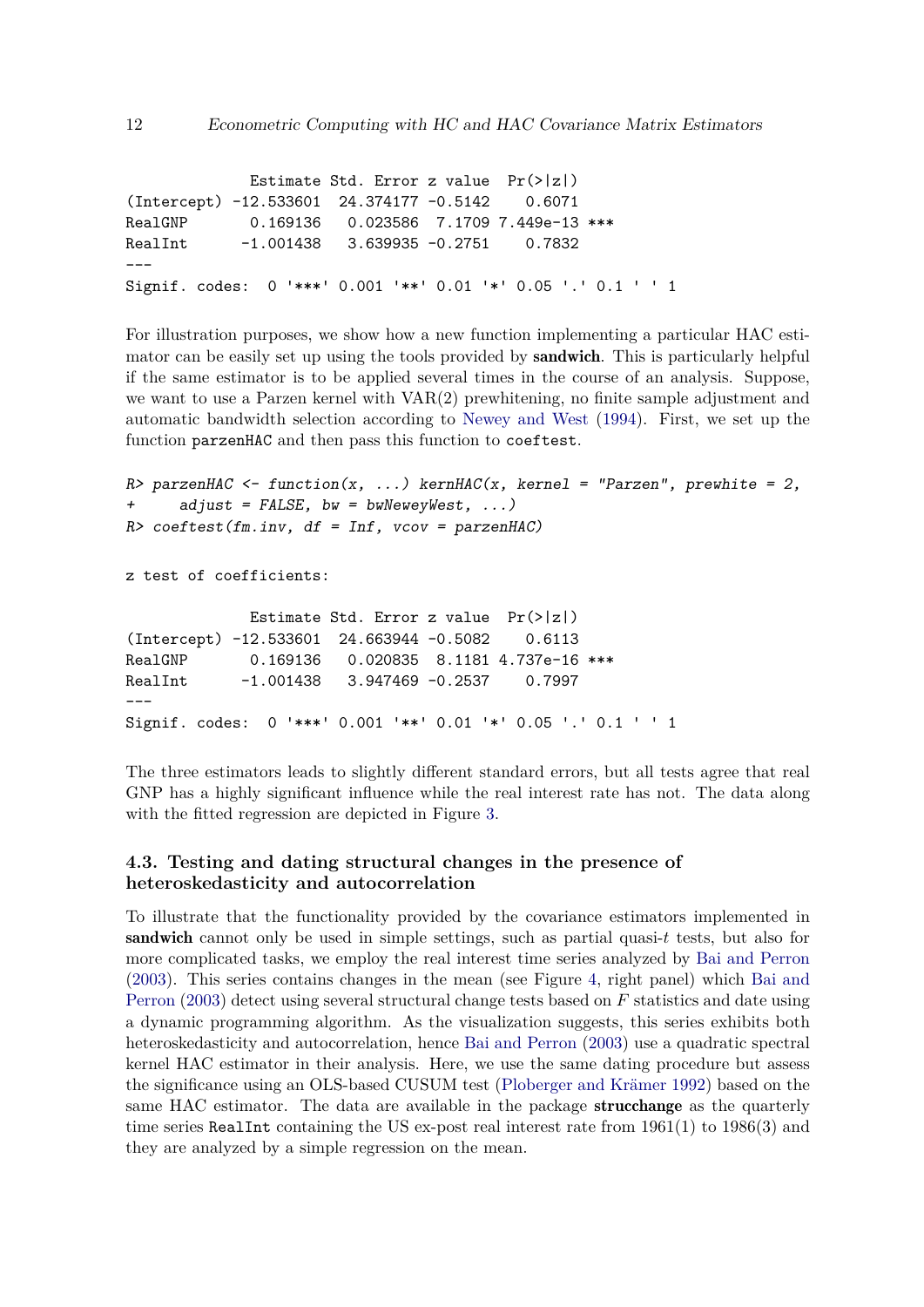

<span id="page-12-0"></span>Figure 3: Investment equation data with fitted model.

Under the assumptions in the classical linear model with spherical errors, the test statistic of the OLS-based CUSUM test is

$$
\sup_{j=1,\dots,n} \left| \frac{1}{\sqrt{n \hat{\sigma}^2}} \sum_{i=1}^j \hat{u}_i \right|.
$$
\n(9)

If autocorrelation and heteroskedasticity are present in the data, a robust variance estimator should be used: if  $x_i$  is equal to unity, this can simply be achieved by replacing  $\hat{\sigma}^2$  with  $\hat{\Phi}$  or  $n\hat{\Psi}$  respectively. Here, we use the quadratic spectral kernel HAC estimator of [Andrews](#page-14-0) [\(1991\)](#page-14-0) with VAR $(1)$  prewhitening and automatic bandwidth selection based on an AR $(1)$  approximation as implemented in the function kernHAC. The *p* values for the OLS-based CUSUM test can be computed from the distribution of the supremum of a Brownian bridge (see e.g., [Ploberger and Krämer](#page-15-15) [1992\)](#page-15-15). This and other methods for testing, dating and monitoring structural changes are implemented in the R package strucchange [\(Zeileis, Leisch, Hornik,](#page-16-4) [and Kleiber](#page-16-4) [2002\)](#page-16-4) which contains the function gefp for fitting and assessing fluctuation processes including OLS-based CUSUM processes (see [Zeileis](#page-16-5) [2006a,](#page-16-5) for more details).

After loading the package and the data,

```
R> library("strucchange")
R> data("RealInt", package = "strucchange")
```
the command

```
R ocus \leftarrow gefp(RealInt \sim 1, fit = lm, vcov = kernHAC)
```
fits the OLS-based CUSUM process for a regression on the mean (RealInt  $\sim$  1), using the function lm and estimating the variance using the function kernHAC. The fitted OLS-based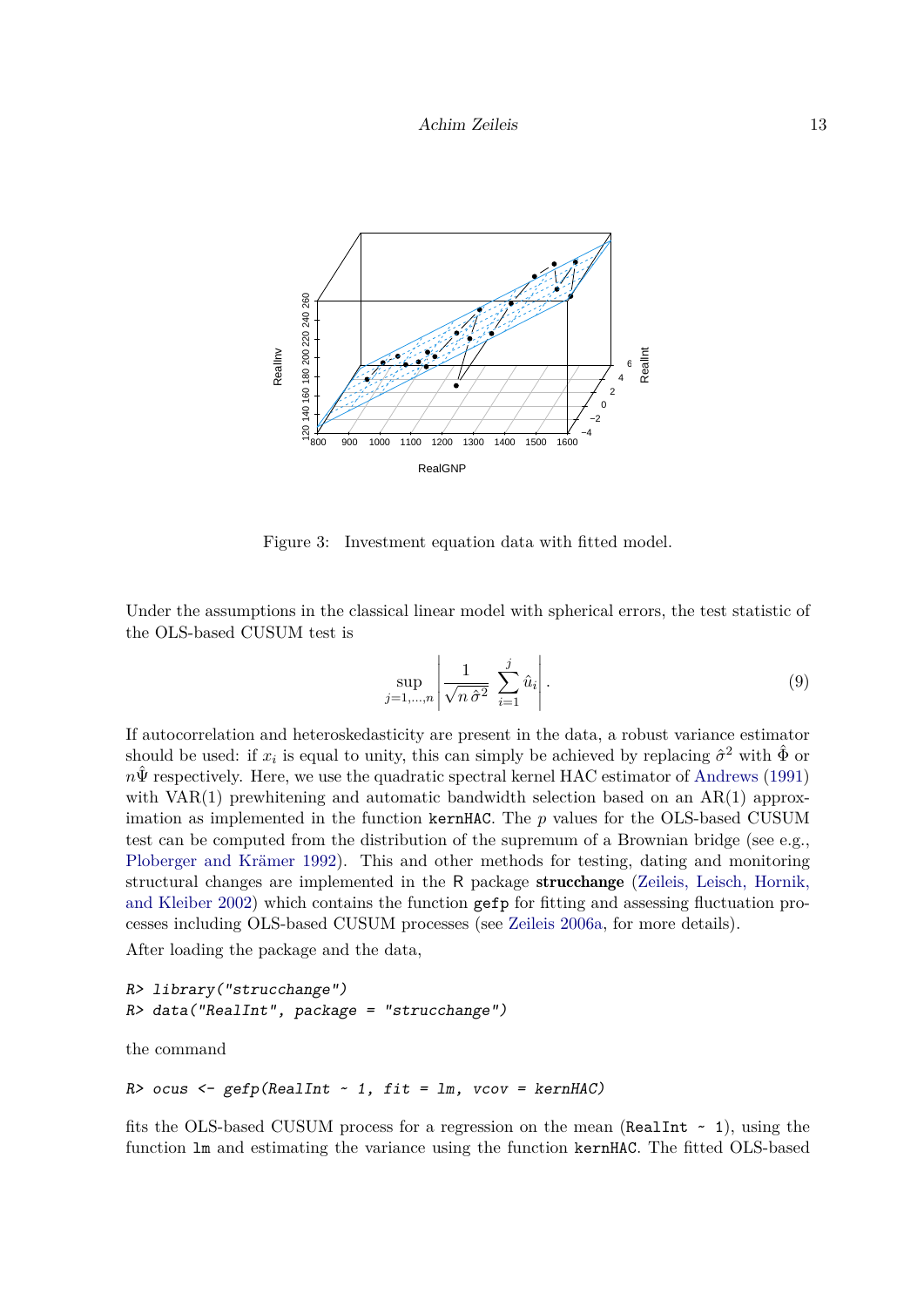CUSUM process can then be visualized together with its 5% critical value (horizontal lines) by plot(scus) which leads to a similar plot as in the left panel of Figure [4](#page-14-2) (see the appendix for more details). As the process crosses its boundary, there is a significant change in the mean, while the clear peak in the process conveys that there is at least one strong break in the early 1980s. A formal significance test can also be carried out by sctest(ocus) which leads to a highly significant *p* value of 0.0082. Similarly, the same quadratic spectral kernel HAC estimator could also be used for computing and visualizing the sup*F* test of [Andrews](#page-14-3) [\(1993\)](#page-14-3), the code is provided in the appendix.

Finally, the breakpoints in this model along with their confidence intervals can be computed by:

```
R> bp \leftarrow breakpoints(RealInt ~ 1)
R> confint(bp, vcov = kernHAC)
        Confidence intervals for breakpoints
        of optimal 3-segment partition:
Ca11:confint.breakpointsfull(object = bp, vcov. = kernHAC)Breakpoints at observation number:
  2.5 % breakpoints 97.5 %
1 37 47 48
2 77 79 81
Corresponding to breakdates:
 2.5 % breakpoints 97.5 %
1 1970(1) 1972(3) 1972(4)
2 1980(1) 1980(3) 1981(1)
```
The dating algorithm breakpoints implements the procedure described in [Bai and Perron](#page-15-14) [\(2003\)](#page-15-14) and estimates the timing of the structural changes by OLS. Therefore, in this step no covariance matrix estimate is required, but for computing the confidence intervals using a consistent covariance matrix estimator is again essential. The confint method for computing confidence intervals takes again a vcov argument which has to be a function (and not a matrix) because it has to be applied to several segments of the data. By default, it computes the breakpoints for the minimum BIC partition which gives in this case two breaks.<sup>[6](#page-13-1)</sup> The fitted three-segment model along with the breakpoints and their confidence intervals is depicted in the right panel of Figure [4.](#page-14-2)

# **5. Summary**

<span id="page-13-1"></span><span id="page-13-0"></span> ${}^{6}$ By choosing the number of breakpoints with sequential tests and not the BIC, [Bai and Perron](#page-15-14) [\(2003\)](#page-15-14) arrive at a model with an additional breakpoint which has rather wide confidence intervals (see also [Zeileis](#page-16-6) [and Kleiber](#page-16-6) [2005\)](#page-16-6)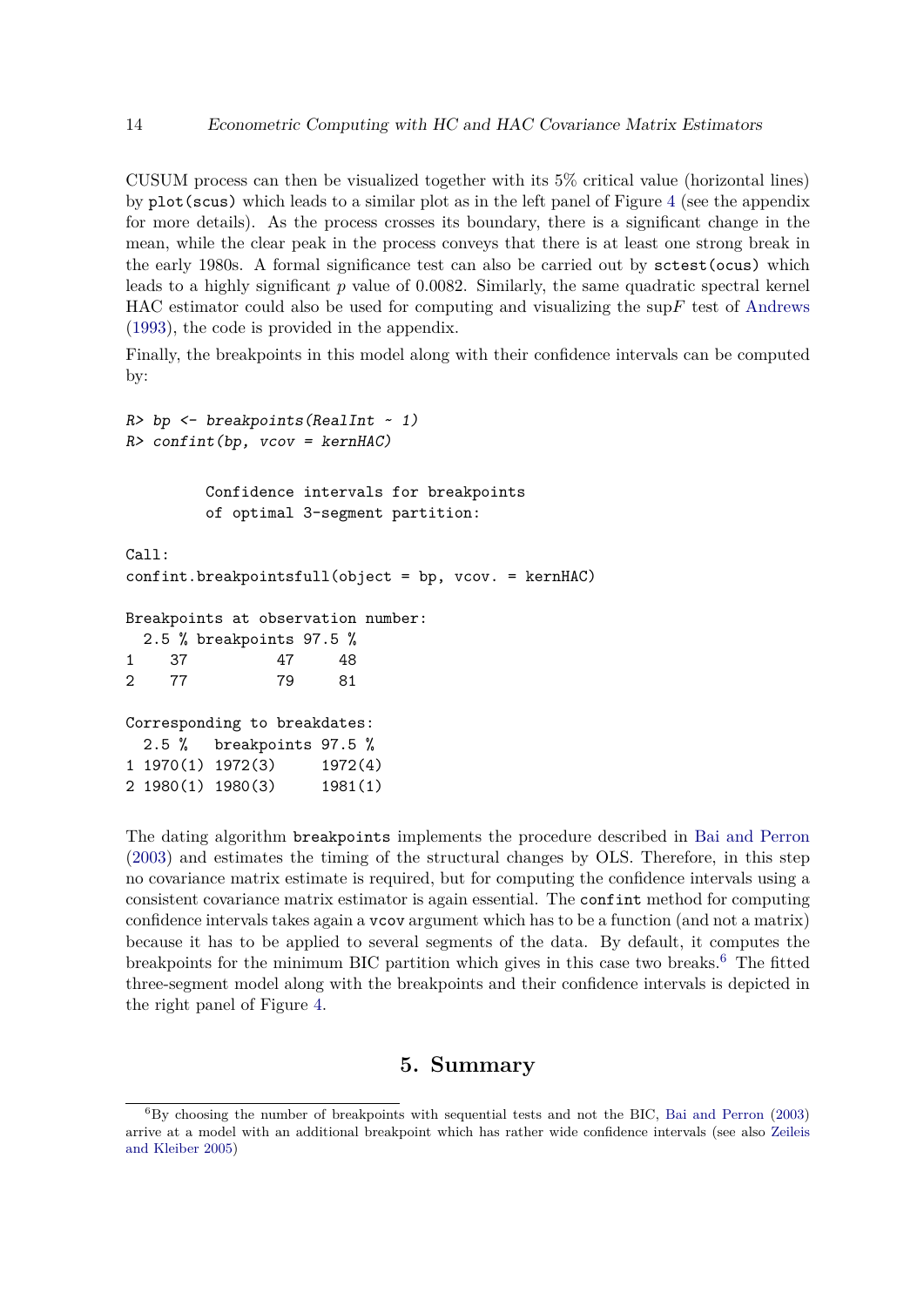

<span id="page-14-2"></span>Figure 4: OLS-based CUSUM test (left) and fitted model (right) for real interest data.

This paper briefly reviews a class of heteroskedasticity-consistent (HC) and a class of heteroskedasticity and autocorrelation consistent (HAC) covariance matrix estimators suggested in the econometric literature over the last 20 years and introduces unified computational tools that reflect the flexibility and the conceptual ideas of the underlying theoretical frameworks. Based on these general tools, a number of special cases of HC and HAC estimators is provided including the most popular in applied econometric research. All the functions suggested are implemented in the package sandwich in the R system for statistical computing and designed in such a way that they build on readily available model fitting functions and provide building blocks that can be easily integrated into other programs or applications. To achieve this flexibility, the object orientation mechanism of R and the fact that functions are first-level objects are of prime importance.

# **Acknowledgments**

We are grateful to Thomas Lumley for putting his code in the weave package at disposal and for advice in the design of **sandwich**, and to Christian Kleiber for helpful suggestions in the development of sandwich.

# **References**

- <span id="page-14-0"></span>Andrews DWK (1991). "Heteroskedasticity and Autocorrelation Consistent Covariance Matrix Estimation." *Econometrica*, **59**, 817–858. [doi:10.2307/2938229](https://doi.org/10.2307/2938229).
- <span id="page-14-3"></span>Andrews DWK (1993). "Tests for Parameter Instability and Structural Change with Unknown Change Point." *Econometrica*, **61**, 821–856. [doi:10.2307/2951764](https://doi.org/10.2307/2951764).
- <span id="page-14-1"></span>Andrews DWK, Monahan JC (1992). "An Improved Heteroskedasticity and Autocorrelation Consistent Covariance Matrix Estimator." *Econometrica*, **60**(4), 953–966. [doi:10.2307/](https://doi.org/10.2307/2951574) [2951574](https://doi.org/10.2307/2951574).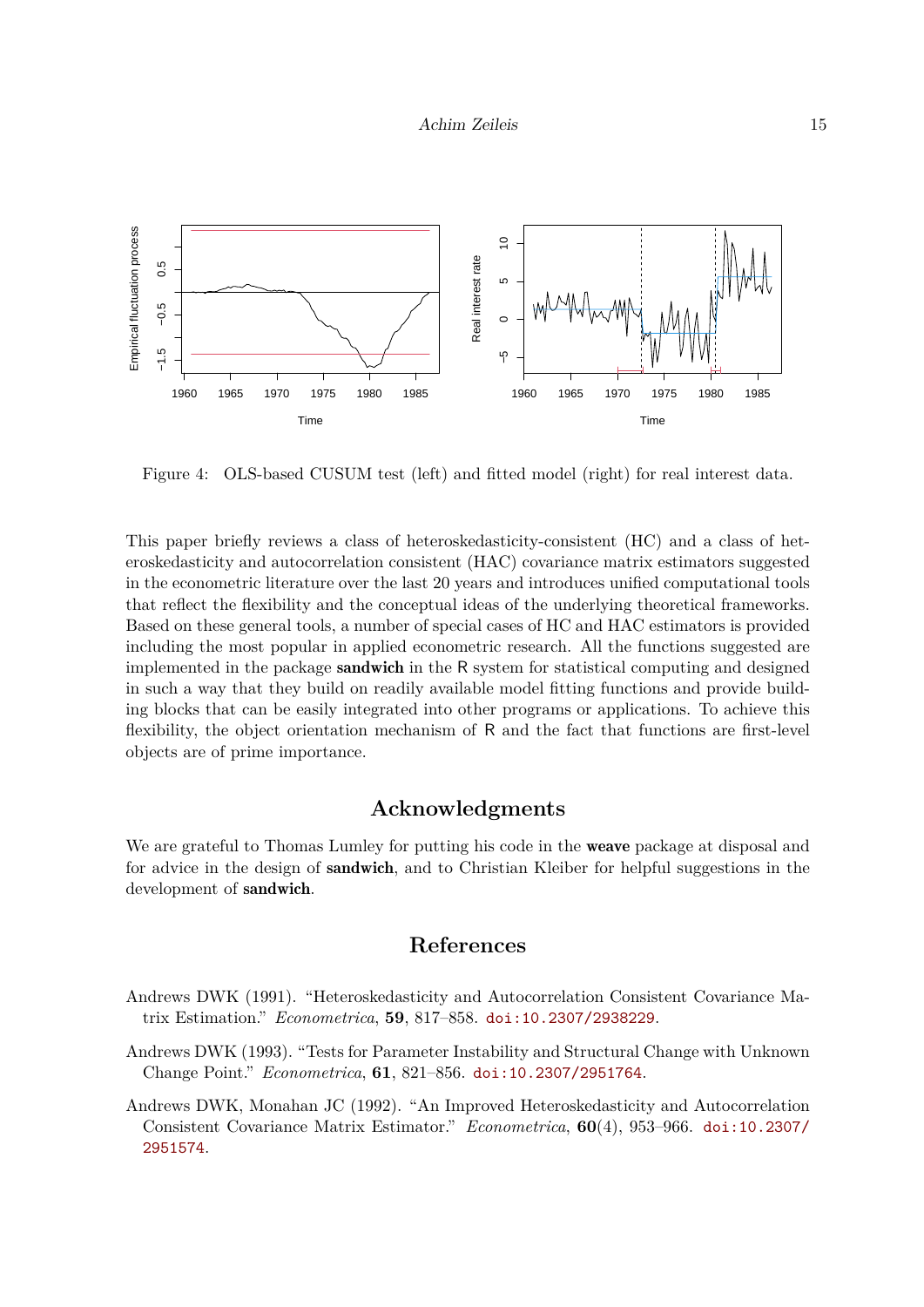- <span id="page-15-14"></span>Bai J, Perron P (2003). "Computation and Analysis of Multiple Structural Change Models." *Journal of Applied Econometrics*, **18**, 1–22. [doi:10.1002/jae.659](https://doi.org/10.1002/jae.659).
- <span id="page-15-12"></span>Cribari-Neto F (2004). "Asymptotic Inference Under Heteroskedasticity of Unknown Form." *Computational Statistics & Data Analysis*, **45**, 215–233. [doi:10.1016/s0167-9473\(02\)](https://doi.org/10.1016/s0167-9473(02)00366-3) [00366-3](https://doi.org/10.1016/s0167-9473(02)00366-3).
- <span id="page-15-6"></span>Cribari-Neto F, Zarkos SG (1999). "R: Yet Another Econometric Programming Environment." *Journal of Applied Econometrics*, **14**, 319–329. [doi:10.1002/\(sici\)1099-1255\(199905/](https://doi.org/10.1002/(sici)1099-1255(199905/06)14:3<319::aid-jae533>3.0.co;2-q) [06\)14:3<319::aid-jae533>3.0.co;2-q](https://doi.org/10.1002/(sici)1099-1255(199905/06)14:3<319::aid-jae533>3.0.co;2-q).
- <span id="page-15-4"></span>Cribari-Neto F, Zarkos SG (2003). "Econometric and Statistical Computing Using Ox." *Computational Economics*, **21**, 277–295. [doi:10.1023/a:1023902027800](https://doi.org/10.1023/a:1023902027800).
- <span id="page-15-8"></span>Fox J (2002). *An* R *and* S-PLUS *Companion to Applied Regression*. Sage Publications, Thousand Oaks.
- <span id="page-15-9"></span>Greene WH (1993). *Econometric Analysis*. 2nd edition. Macmillan Publishing Company, New York.
- <span id="page-15-11"></span>Long JS, Ervin LH (2000). "Using Heteroscedasticity Consistent Standard Errors in the Linear Regression Model." *The American Statistician*, **54**, 217–224. [doi:10.1080/00031305.](https://doi.org/10.1080/00031305.2000.10474549) [2000.10474549](https://doi.org/10.1080/00031305.2000.10474549).
- <span id="page-15-13"></span>Lumley T, Heagerty P (1999). "Weighted Empirical Adaptive Variance Estimators for Correlated Data Regression." *Journal of the Royal Statistical Society B*, **61**, 459–477. [doi:](https://doi.org/10.1111/1467-9868.00187) [10.1111/1467-9868.00187](https://doi.org/10.1111/1467-9868.00187).
- <span id="page-15-1"></span>MacKinnon JG, White H (1985). "Some Heteroskedasticity-Consistent Covariance Matrix Estimators with Improved Finite Sample Properties." *Journal of Econometrics*, **29**, 305– 325. [doi:10.1016/0304-4076\(85\)90158-7](https://doi.org/10.1016/0304-4076(85)90158-7).
- <span id="page-15-2"></span>Newey WK, West KD (1987). "A Simple, Positive-Definite, Heteroskedasticity and Autocorrelation Consistent Covariance Matrix." *Econometrica*, **55**, 703–708. [doi:10.2307/1913610](https://doi.org/10.2307/1913610).
- <span id="page-15-3"></span>Newey WK, West KD (1994). "Automatic Lag Selection in Covariance Matrix Estimation." *Review of Economic Studies*, **61**, 631–653. [doi:10.2307/2297912](https://doi.org/10.2307/2297912).
- <span id="page-15-15"></span>Ploberger W, Krämer W (1992). "The CUSUM Test with OLS Residuals." *Econometrica*, **60**, 271–285. [doi:10.2307/2951597](https://doi.org/10.2307/2951597).
- <span id="page-15-7"></span>Racine J, Hyndman R (2002). "Using R to Teach Econometrics." *Journal of Applied Econometrics*, **17**, 175–189. [doi:10.1002/jae.657](https://doi.org/10.1002/jae.657).
- <span id="page-15-5"></span>R Development Core Team (2008). R*: A Language and Environment for Statistical Computing*. R Foundation for Statistical Computing, Vienna, Austria. ISBN 3-900051-07-0, URL <https://www.R-project.org/>.
- <span id="page-15-0"></span>White H (1980). "A Heteroskedasticity-Consistent Covariance Matrix and a Direct Test for Heteroskedasticity." *Econometrica*, **48**, 817–838. [doi:10.2307/1912934](https://doi.org/10.2307/1912934).
- <span id="page-15-10"></span>White H (2000). *Asymptotic Theory for Econometricians*. Revised edition. Academic Press, New York.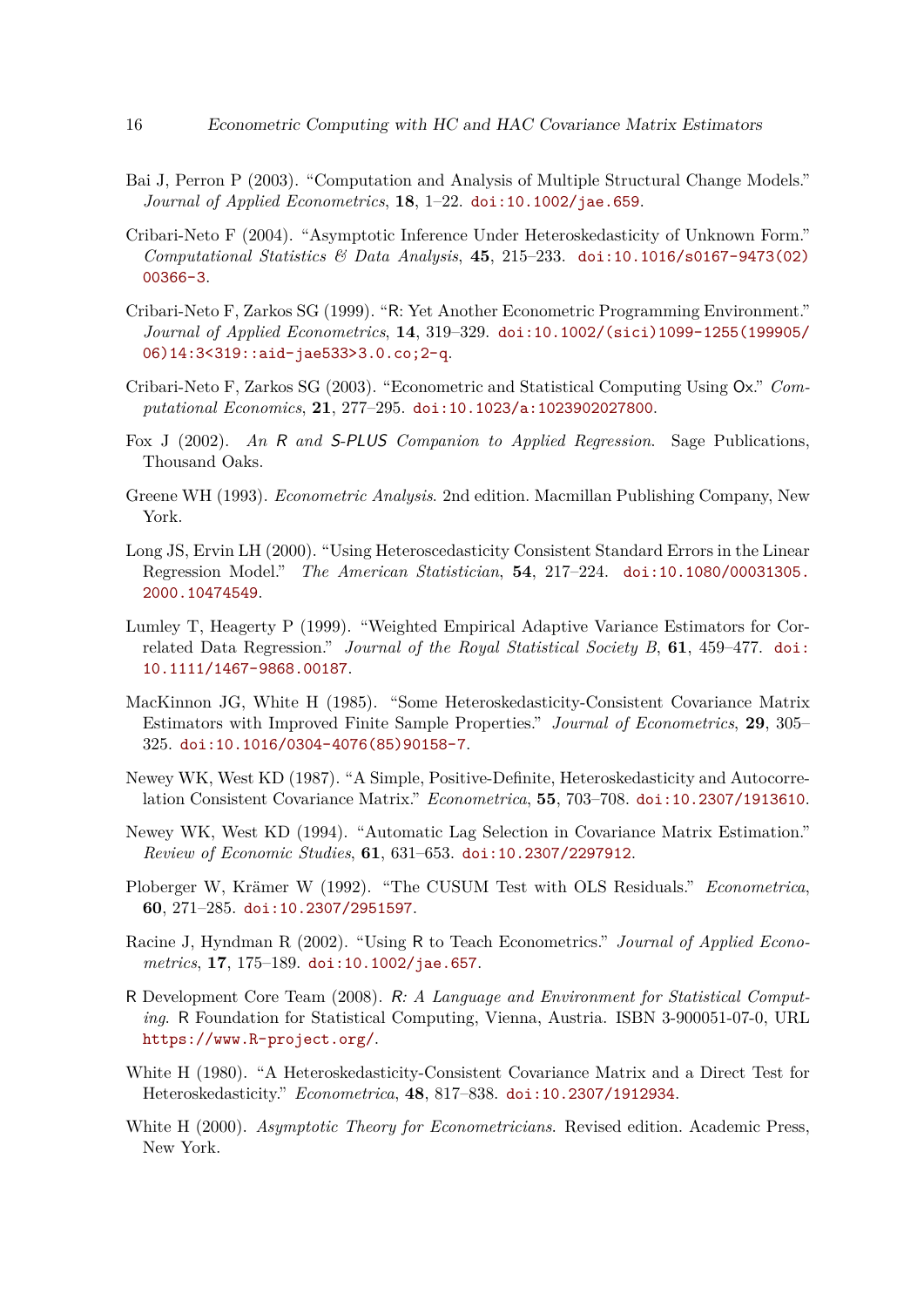- <span id="page-16-2"></span>White H, Domowitz I (1984). "Nonlinear Regression with Dependent Observations." *Econometrica*, **52**, 143–161. [doi:10.2307/1911465](https://doi.org/10.2307/1911465).
- <span id="page-16-0"></span>Zeileis A (2004). "Econometric Computing with HC and HAC Covariance Matrix Estimators." *Journal of Statistical Software*, **11**(10), 1–17. [doi:10.18637/jss.v011.i10](https://doi.org/10.18637/jss.v011.i10).
- <span id="page-16-5"></span>Zeileis A (2006a). "Implementing a Class of Structural Change Tests: An Econometric Computing Approach." *Computational Statistics & Data Analysis*, **50**, 2987–3008. [doi:](https://doi.org/10.1016/j.csda.2005.07.001) [10.1016/j.csda.2005.07.001](https://doi.org/10.1016/j.csda.2005.07.001).
- <span id="page-16-1"></span>Zeileis A (2006b). "Object-Oriented Computation of Sandwich Estimators." *Journal of Statistical Software*, **16**(9), 1–16. [doi:10.18637/jss.v016.i09](https://doi.org/10.18637/jss.v016.i09).
- <span id="page-16-3"></span>Zeileis A, Hothorn T (2002). "Diagnostic Checking in Regression Relationships." R *News*, **2**(3), 7–10. URL <https://CRAN.R-project.org/doc/Rnews/>.
- <span id="page-16-6"></span>Zeileis A, Kleiber C (2005). "Validating Multiple Structural Change Models – A Case Study." *Journal of Applied Econometrics*, **20**, 685–690. [doi:10.1002/jae.856](https://doi.org/10.1002/jae.856).
- <span id="page-16-4"></span>Zeileis A, Leisch F, Hornik K, Kleiber C (2002). "strucchange: An R Package for Testing for Structural Change in Linear Regression Models." *Journal of Statistical Software*, **7**(2), 1–38. [doi:10.18637/jss.v007.i02](https://doi.org/10.18637/jss.v007.i02).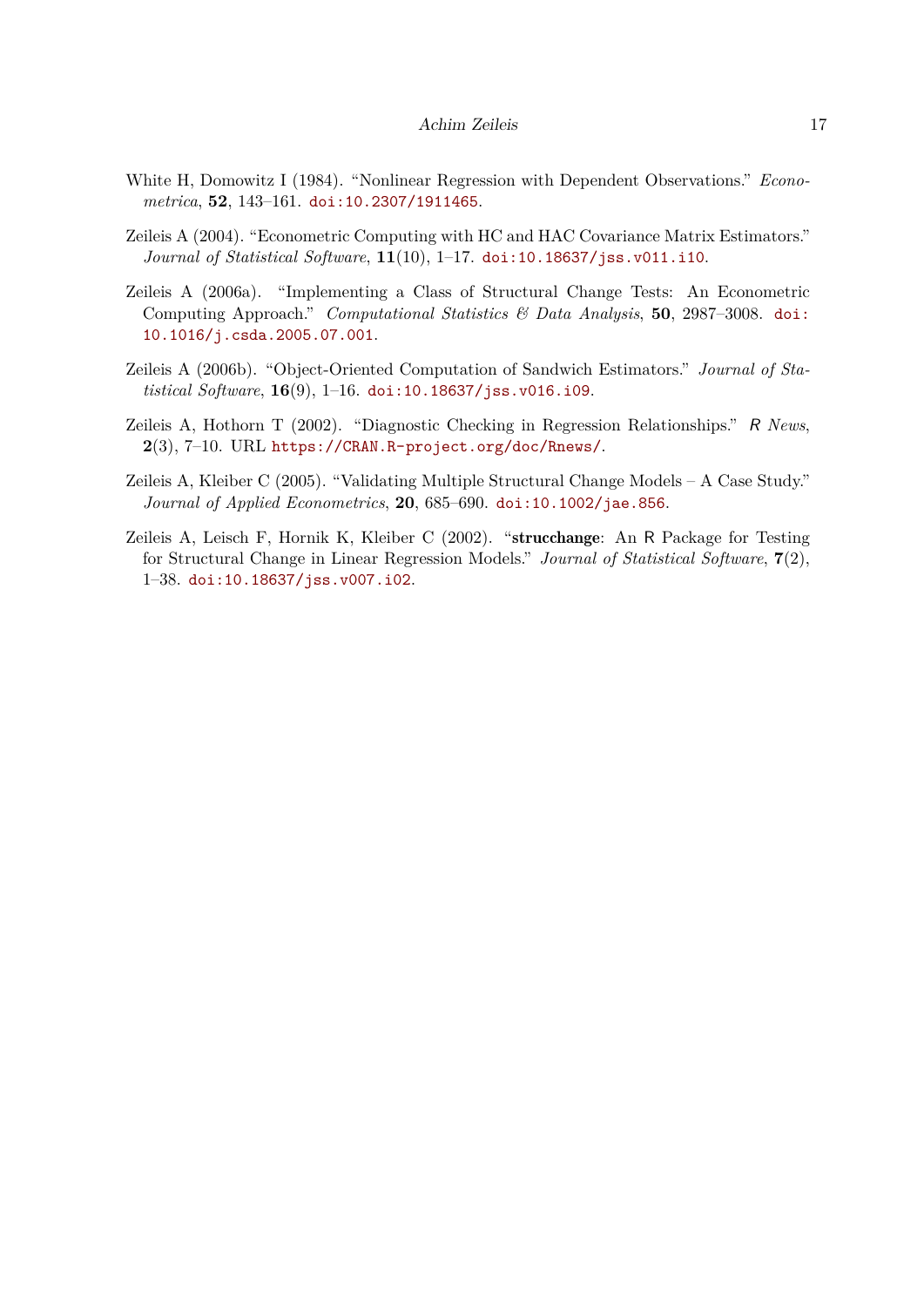# **A. R code**

The packages sandwich, lmtest and strucchange are required for the applications in this paper. Furthermore, the packages depend on **zoo**. For the computations in this paper R 4.2.0 and sandwich 3.0–2, lmtest 0.9–40, strucchange 1.5–2 and zoo 1.8–10 have been used. R itself and all packages used are available from CRAN at <http://CRAN.R-project.org/>.

To make the packages available for the examples the following commands are necessary:

```
library("sandwich")
library("lmtest")
library("strucchange")
```
#### **A.1. Testing coefficients in cross-sectional data**

Load public schools data, omit NA in Wisconsin and scale income:

```
data("PublicSchools")
ps <- na.omit(PublicSchools)
ps$Income <- ps$Income * 0.0001
```
Fit quadratic regression model:

```
fm.ps \leftarrow lm(Expenditure \sim Income + I(Income^2), data = ps)
```
Compare standard errors:

```
sqrt(diag(vcov(fm.ps)))
sqrt(\text{diag}(v\text{covHC}(fm,ps, type = "const"))sqrt(\text{diag}(v\text{covHC}(fm.p s, tvpe = "HCO"))sqrt(diag(vcovHC(fm.ps, type = "HC3")))
sqrt(diag(vcovHC(fm.ps, type = "HC4")))
```
Test coefficient of quadratic term:

```
coeftest(fm-ps, df = Inf, vcov = vcovHC(fm-ps, type = "HCO"))coeftest(fm.ps, df = Inf, vcov = vcovHC(fm.ps, type = "HC4"))
```
Visualization:

```
plot(Expenditure ~ Income, data = ps,
 xlab = "per capita income",
 ylab = "per capita spending on public schools")
inc \leq seq(0.5, 1.2, by = 0.001)
lines(inc, predict(fm.ps, data.frame(Income = inc)), col = 4, lty = 2)
fm.ps2 <- lm(Expenditure ~ Income, data = ps)
abline(fm.ps2, col = 4)text(ps[2,2], ps[2,1], rownames(ps)[2], pos = 2)
```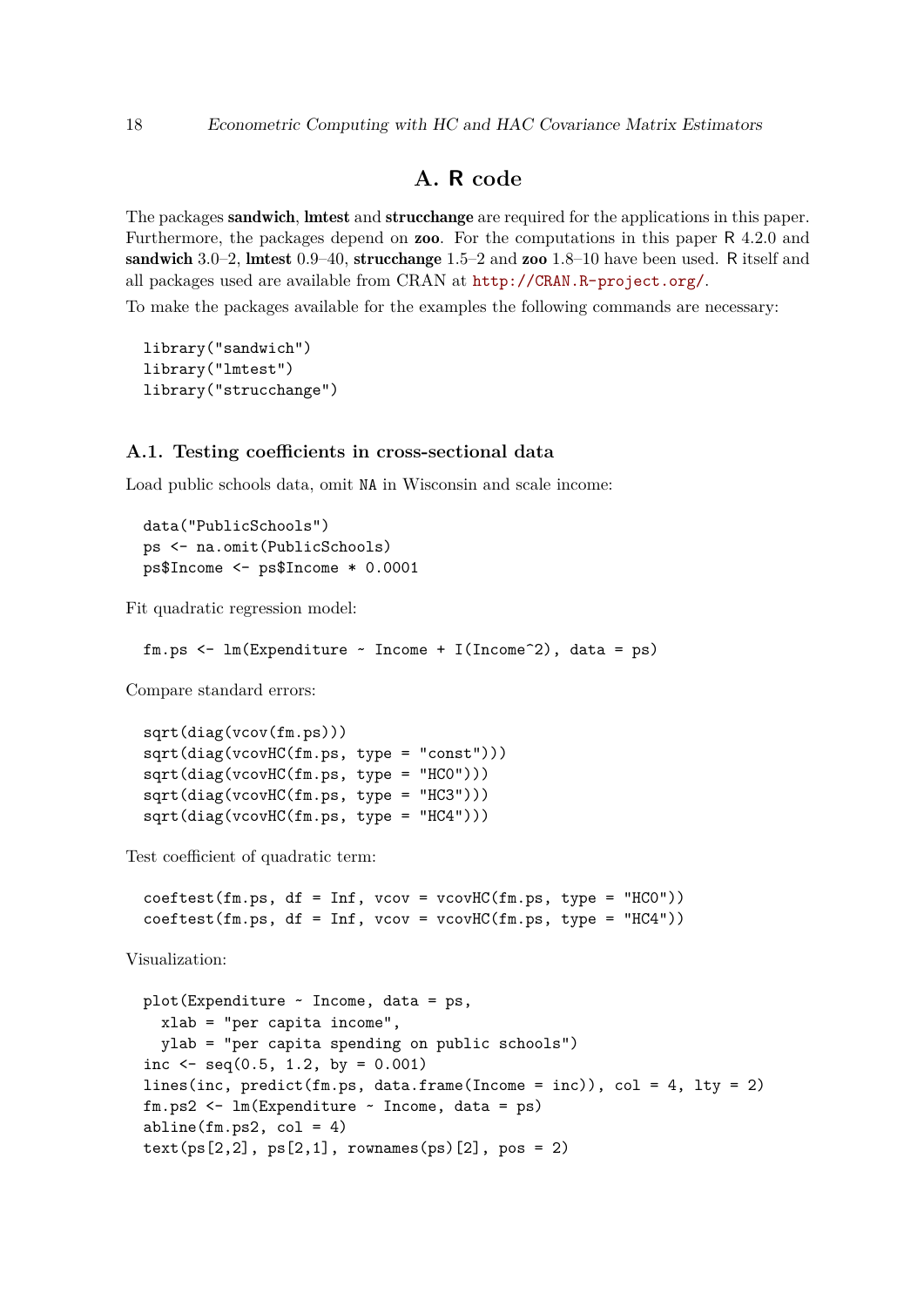### **A.2. Testing coefficients in time-series data**

Load investment equation data:

data("Investment")

Fit regression model:

fm.inv <- lm(RealInv ~ RealGNP + RealInt, data = Investment)

Test coefficients using Newey-West HAC estimator with user-defined and data-driven bandwidth and with Parzen kernel:

 $coeffest(fm.inv, df = Inf, vcov = NeweyWest(fm.inv, lag = 4, prevhite = FALSE))$ coeftest(fm.inv, df = Inf, vcov = NeweyWest)

```
parzenHAC <- function(x, ...) kernHAC(x, kernel = "Parzen", prewhite = 2,
  adjust = FALSE, bw = bwNeweyWest, \ldots)
coeftest(fm.inv, df = Inf, vcov = parzenHAC)
```
Time-series visualization:

```
plot(Investment[, "RealInv"], type = "b", pch = 19, ylab = "Real investment")
lines(ts(fitted(fm.inv), start = 1964), col = 4)
```
3-dimensional visualization:

```
library("scatterplot3d")
s3d <- scatterplot3d(Investment[,c(5,7,6)],
 type = "b", angle = 65, scale.y = 1, pch = 16)
s3d$plane3d(fm.inv, lty.box = "solid", col = 4)
```
## **A.3. Testing and dating structural changes in the presence of heteroskedasticity and autocorrelation**

Load real interest series:

data("RealInt")

OLS-based CUSUM test with quadratic spectral kernel HAC estimate:

ocus <- gefp(RealInt ~ 1, fit = lm, vcov = kernHAC) plot(ocus, aggregate = FALSE) sctest(ocus)

 $\sup F$  test with quadratic spectral kernel HAC estimate:

```
fs \leq Fstats(RealInt \sim 1, vcov = kernHAC)
plot(fs)
sctest(fs)
```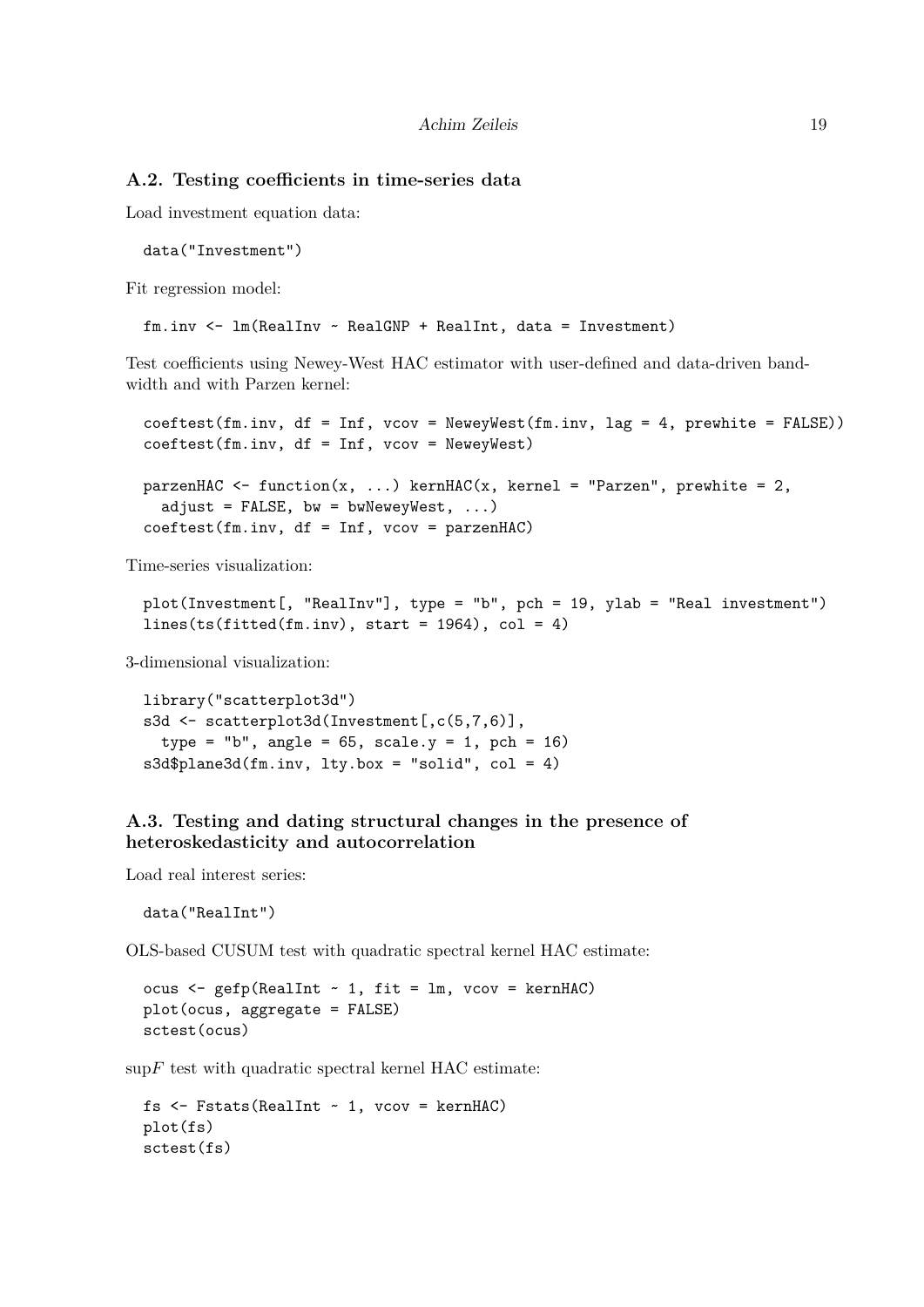Breakpoint estimation and confidence intervals with quadratic spectral kernel HAC estimate:

```
bp <- breakpoints(RealInt ~ 1)
confint(bp, vcov = kernHAC)plot(bp)
```
Visualization:

```
plot(RealInt, ylab = "Real interest rate")
lines(ts(fitted(bp)), start = start(RealInt), freq = 4), col = 4)
lines(confint(bp, vcov = kernHAC))
```
#### **A.4. Integrating covariance matrix estimators in other functions**

If programmers want to allow for the same flexibility regarding the specification of covariance matrices in their own functions as illustrated in coeftest, only a few simple additions have to be made which are illustrated in the following. Say, a function  $foo(lmobj, vcov = NULL,$ ...) wants to compute some quantity involving the standard errors associated with the "lm" object lmobj. Then, vcov should use by default the standard vcov method for "lm" objects, otherwise vcov is assumed to be either a function returning the covariance matrix estimate or the estimate itself. The following piece of code is sufficient for computing the standard errors.

```
if(is.null(vcov)) {
  se <- vcov(lmobj)
} else {
  if (is.function(vcov))
    se <- vcov(lmobj)
  else
    se <- vcov
}
se <- sqrt(diag(se))
```
In the first step the default method is called: note, that R can automatically distinguish between the variable vcov (which is NULL) and the generic function vcov (from the stats package which dispatches to the "lm" method) that is called here. Otherwise, it is just distinguished between a function or non-function. In the final step the square root of the diagonal elements is computed and stored in the vector se which can subsequently used for further computation in foo().

## **Affiliation:**

Achim Zeileis Department of Statistics Faculty of Economics and Statistics Universität Innsbruck